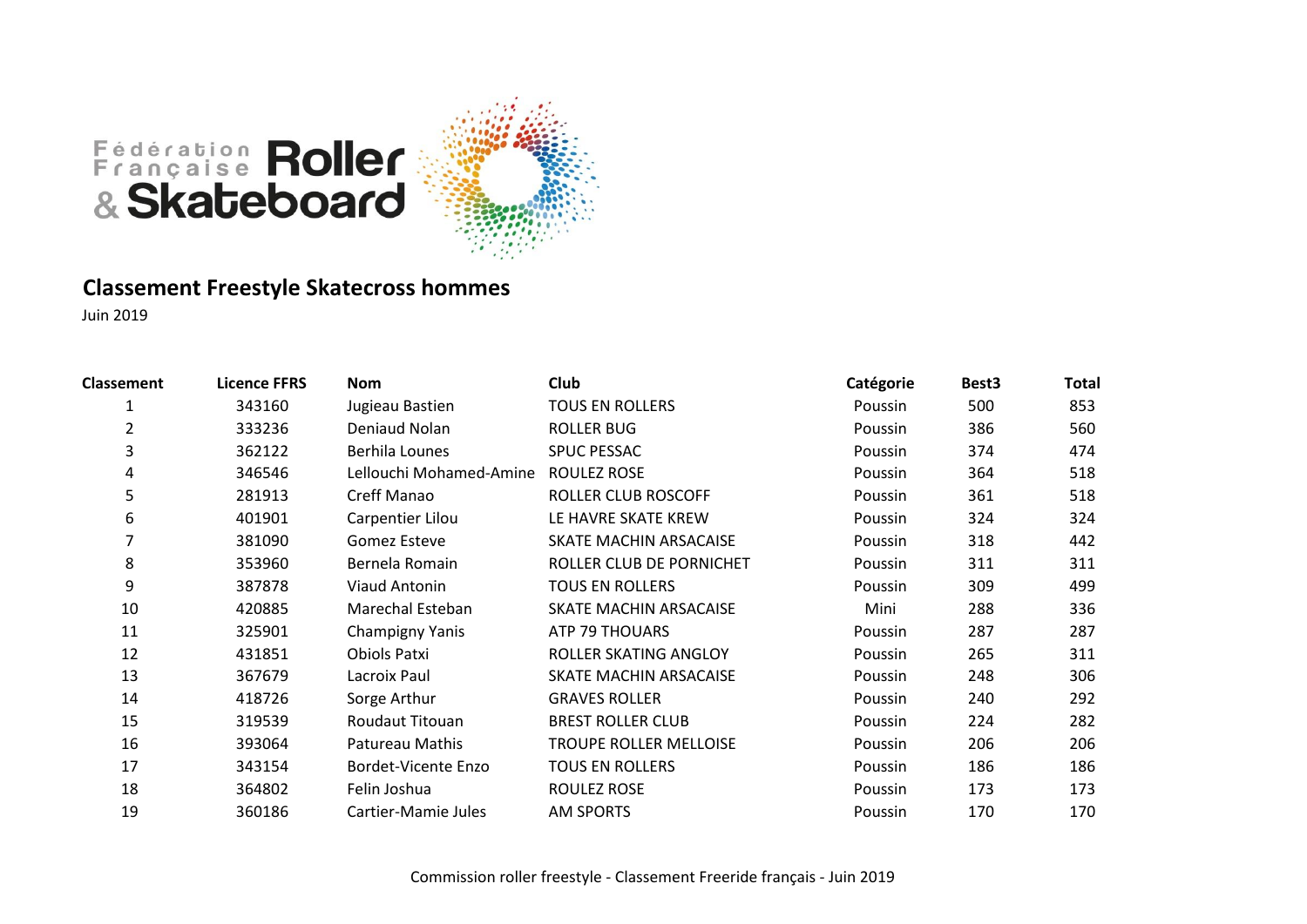| 20 | 418531 | Pichon Nolan                                    | <b>ATP 79 THOUARS</b>               | Poussin | 162 | 162 |
|----|--------|-------------------------------------------------|-------------------------------------|---------|-----|-----|
| 21 | 328507 | <b>Bouffard Jules</b>                           | <b>TOUS EN ROLLERS</b>              | Poussin | 158 | 158 |
| 21 | 428941 | Urien Moreau De Lizoreux Ti ROLLER CLUB ROSCOFF |                                     | Poussin | 158 | 158 |
| 23 | 390240 | Vicq Adonis                                     | <b>CHARTRES ROLLER</b>              | Poussin | 143 | 143 |
| 24 | 401388 | <b>Belaud Ylan</b>                              | SKATE MACHIN ARSACAISE              | Poussin | 140 | 140 |
| 25 | 428838 | Joaquim Pinto Gabriel                           | ROLLER SKATING ANGLOY               | Mini    | 138 | 138 |
| 25 | 431165 | Gabarrus Rafael                                 | ROLLER SKATING ANGLOY               | Poussin | 138 | 138 |
| 27 | 449925 | Pujol Arbaudie Léo                              | <b>GRAVES ROLLER</b>                | Poussin | 137 | 137 |
| 28 | 343822 | Lacroix Ethan                                   | <b>USC ACROLLER</b>                 | Poussin | 116 | 116 |
| 29 | 402457 | Laborde Yoan                                    | ROLLER SKATING ANGLOY               | Poussin | 104 | 104 |
| 30 | 353517 | Satchivi Hector                                 | LYON ROLLER METROPOLE               | Poussin | 100 | 100 |
| 31 | 457345 | Landais Esteban                                 | LYON ROLLER METROPOLE               | Poussin | 87  | 87  |
| 32 | 319086 | Quitte Arthur                                   | PATIN CLUB PLABENNECOIS             | Poussin | 77  | 77  |
| 33 | 372707 | <b>Colin Marius</b>                             | PATIN CLUB PLABENNECOIS             | Poussin | 70  | 70  |
| 34 | 398515 | Chevillon Luis                                  | <b>TOUS EN ROLLERS</b>              | Mini    | 66  | 66  |
| 34 | 376360 | <b>Dhamelincourt Victor</b>                     | <b>COLOMIERS ROLLER HOCKEY CLUB</b> | Poussin | 66  | 66  |
| 36 | 400655 | <b>Guihal Noam</b>                              | <b>TOUS EN ROLLERS</b>              | Mini    | 62  | 62  |
| 36 | 385153 | <b>Brossard Axel</b>                            | ATP 79 THOUARS                      | Poussin | 62  | 62  |
| 36 | 336839 | <b>Menes Vincent</b>                            | PATIN CLUB PLABENNECOIS             | Poussin | 62  | 62  |
| 36 | 420949 | Lefebvre-Marchand Luca                          | <b>ASSOCIATION ROLLER MERU</b>      | Poussin | 62  | 62  |
| 36 | 445618 | Leon Mathis                                     | ROLLER CLUB ROSCOFF                 | Poussin | 62  | 62  |
| 41 | 447999 | Seigneuret Roxane                               | <b>ROLLER CLUB NIORTAIS</b>         | Mini    | 58  | 58  |
| 41 | 382153 | Satchivi Melvil                                 | LYON ROLLER METROPOLE               | Mini    | 58  | 58  |
| 41 | 375461 | Valette Nathan                                  | <b>COLOMIERS ROLLER HOCKEY CLUB</b> | Poussin | 58  | 58  |
| 41 | 308910 | Cardron Gauthier                                | PATIN CLUB LESNEVIEN                | Poussin | 58  | 58  |
| 45 | 345419 | Cann Batiste                                    | PATIN CLUB LESNEVIEN                | Poussin | 54  | 54  |
| 45 | 364255 | Pouplin Alexis                                  | ATP 79 THOUARS                      | Mini    | 54  | 54  |
| 45 | 434176 | Santos Bruno                                    | <b>ASSOCIATION ROLLER MERU</b>      | Mini    | 54  | 54  |
| 45 | 396064 | Melsa Lino                                      | ROLLER CLUB TOULOUSAIN              | Poussin | 54  | 54  |
| 45 | 347603 | Vermeulen Nathael                               | <b>CHARTRES ROLLER</b>              | Poussin | 54  | 54  |
| 50 | 377954 | Champigny Loan                                  | ATP 79 THOUARS                      | Mini    | 52  | 52  |
| 50 | 376892 | Aime Nino                                       | TROUPE ROLLER MELLOISE              | Poussin | 52  | 52  |
| 50 | 409232 | <b>Bardou Theo</b>                              | <b>USC ACROLLER</b>                 | Poussin | 52  | 52  |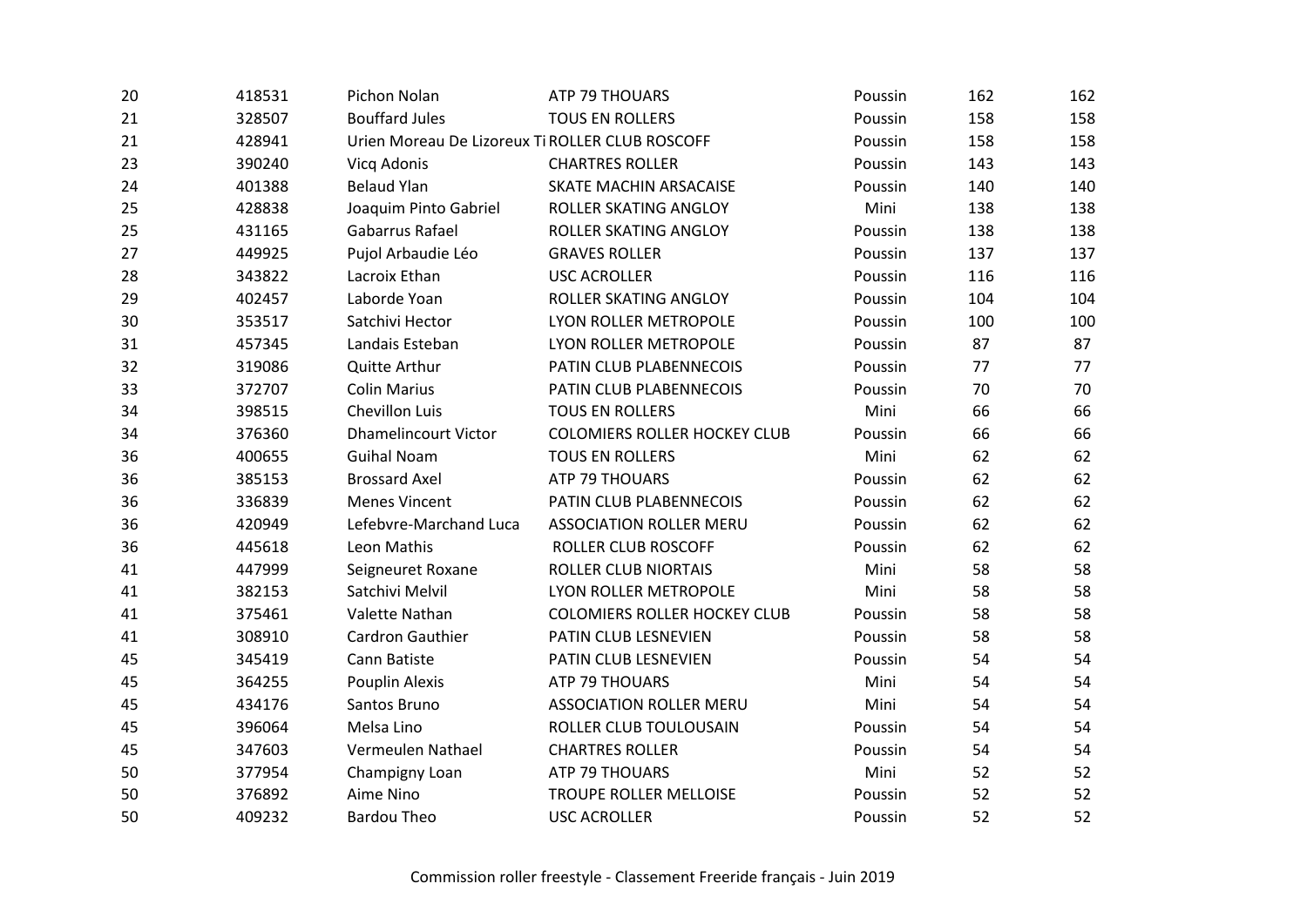| 50  | 369032 | Dubois Lucas           |                                     | Mini           | 52 | 52 |
|-----|--------|------------------------|-------------------------------------|----------------|----|----|
| 50  | 379611 | Gentil Sacha           |                                     | Poussin        | 52 | 52 |
| 55  | 417561 | <b>Baucherel Mateo</b> | USC ACROLLER                        | Poussin        | 50 | 50 |
| -56 | 396017 | Ben Yakhlef Aaron      | ROLLER CLUB TOULOUSAIN              | Mini           | 48 | 48 |
| 56  | 393071 | Patureau Noe           | <b>TROUPE ROLLER MELLOISE</b>       | Poussin        | 48 | 48 |
| 58  | 457042 | Vallette Denis         | <b>COLOMIERS ROLLER HOCKEY CLUB</b> | Mini           | 46 | 46 |
| 58  | 447495 | Thoreux Kellian        | <b>TROUPE ROLLER MELLOISE</b>       | <b>Poussin</b> | 46 | 46 |
| 60  | 452457 | Queau Aodrenn          | ROLLER CLUB TOULOUSAIN              | Poussin        | 44 | 44 |

| <b>Classement</b> | <b>Licence FFRS</b> | <b>Nom</b>             | Club                               | Catégorie | Best <sub>3</sub> | Total |
|-------------------|---------------------|------------------------|------------------------------------|-----------|-------------------|-------|
|                   | 292019              | Dubosc Romeo           | ROLLER SKATING ANGLOY              | Benjamin  | 470               | 598   |
| 2                 | 357833              | Auger Theo             | <b>TOUS EN ROLLERS</b>             | Benjamin  | 448               | 822   |
| 3                 | 234024              | <b>Grall Maxence</b>   | ROLLER CLUB ROSCOFF                | Benjamin  | 400               | 500   |
| 4                 | 320829              | Coupeaud Julien        | <b>ROLLER BUG</b>                  | Benjamin  | 359               | 542   |
| 5                 | 390595              | Turmo Robin            | <b>ROLLER BUG</b>                  | Benjamin  | 349               | 481   |
| 6                 | 400452              | <b>Colle Mathis</b>    | <b>ROLLER BUG</b>                  | Benjamin  | 323               | 323   |
|                   | 393903              | Mocaer Swann           | ROLLER CLUB ROSCOFF                | Benjamin  | 318               | 465   |
| 8                 | 379662              | Gouineaud Loury Arthur | <b>ROLLER BUG</b>                  | Benjamin  | 316               | 466   |
| 9                 | 414057              | <b>Bertin Carl</b>     | <b>ROLLER BUG</b>                  | Benjamin  | 302               | 356   |
| 10                | 369354              | Doussin Matheo         | <b>ROLLER BUG</b>                  | Benjamin  | 294               | 402   |
| 11                | 336887              | <b>Thepaut Antoine</b> | ROLLER CLUB ROSCOFF                | Benjamin  | 275               | 275   |
| 12                | 383007              | Viaud Julien           | <b>TOUS EN ROLLERS</b>             | Benjamin  | 274               | 407   |
| 13                | 315065              | Roudaut Mael           | <b>BREST ROLLER CLUB</b>           | Benjamin  | 268               | 302   |
| 14                | 445626              | Poort Nocquet Noé      | LES SAUTERELLES                    | Benjamin  | 264               | 350   |
| 15                | 293236              | Charbonneau Cyprien    | ATP 79 THOUARS                     | Benjamin  | 255               | 255   |
| 16                | 414488              | Descombe Tristan       | <b>ROLLER BUG</b>                  | Benjamin  | 246               | 246   |
| 17                | 260860              | Metayer Clement        | <b>ROLLER BUG</b>                  | Benjamin  | 244               | 288   |
| 18                | 269647              | Roignant Leny          | ROLLER CLUB ROSCOFF                | Benjamin  | 244               | 244   |
| 19                | 359944              | Daridon Yael           | ROLLER CLUB ROSCOFF                | Benjamin  | 204               | 204   |
| 20                | 304972              | <b>Bataille Timeo</b>  | ROLLING SK8 CLUB BIEVILLE BEUVILLE | Benjamin  | 202               | 202   |
| 21                | 399780              | Thomazeau Lucas        | TROUPE ROLLER MELLOISE             | Benjamin  | 168               | 168   |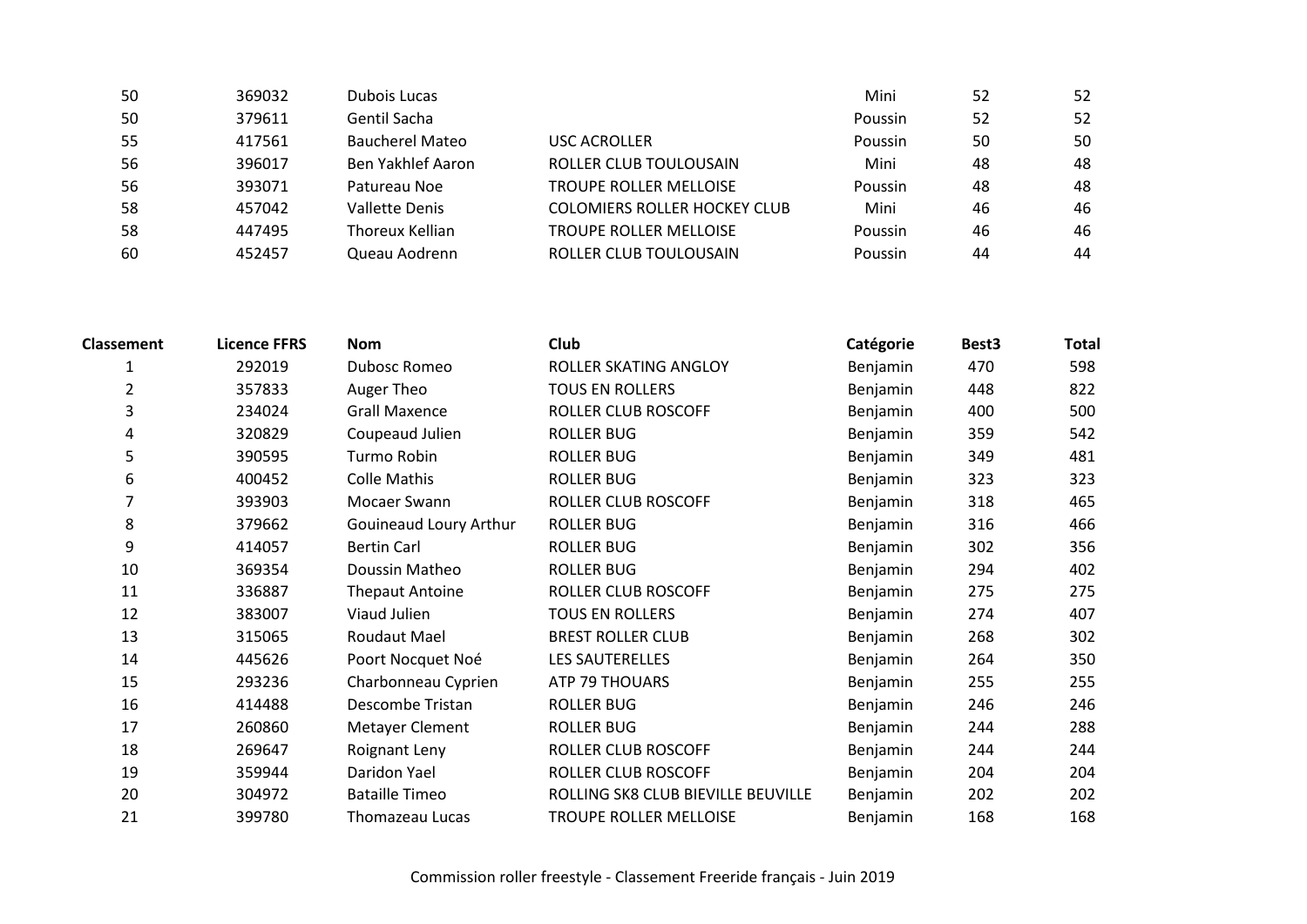| 22 | 381329 | Calabrese Gabriele            | <b>SAM ROLLER SPORTS</b>                 | Benjamin        | 162 | 162 |
|----|--------|-------------------------------|------------------------------------------|-----------------|-----|-----|
| 23 | 365290 | Jacq Sonam                    | TROUPE ROLLER MELLOISE                   | Benjamin        | 148 | 148 |
| 24 | 379736 | <b>Wanstok Oren</b>           | LE HAVRE SKATE KREW                      | Benjamin        | 139 | 139 |
| 24 | 307757 | Sabourin Maxime               | <b>ENTENTE SPORTIVE DE NANTERRE-SECT</b> | Benjamin        | 139 | 139 |
| 26 | 377406 | Aksavrin Noa                  | <b>ROLLER BUG</b>                        | Benjamin        | 104 | 104 |
| 26 | 407017 | Queinnec Clement              | ROLLER CLUB DES MONTS D ARREE            | Benjamin        | 104 | 104 |
| 26 | 358328 | Ornaque Paul                  | <b>ROLLER MANIA</b>                      | Benjamin        | 104 | 104 |
| 29 | 342022 | Siguier Owen                  | ROLLER CLUB TOULOUSAIN                   | Benjamin        | 100 | 100 |
| 29 | 388155 | <b>Rigaud Fazembat Marius</b> | LYON ROLLER METROPOLE                    | Benjamin        | 100 | 100 |
| 31 | 290212 | <b>Riveault Lucas</b>         | ATP 79 THOUARS                           | Benjamin        | 97  | 97  |
| 32 | 454141 | Chaussade Yanis               | SKATE MACHIN ARSACAISE                   | Benjamin        | 88  | 88  |
| 33 | 343704 | Lefebvre Romain               | <b>USC ACROLLER</b>                      | Benjamin        | 87  | 87  |
| 34 | 413657 | <b>Bourhis Hector</b>         | ROLLER SPORT REZE                        | Benjamin        | 79  | 79  |
| 35 | 396019 | <b>Ben Yakhlef Elian</b>      | ROLLER CLUB TOULOUSAIN                   | Benjamin        | 70  | 70  |
| 36 | 341296 | <b>Robert Lois</b>            | ROLLER CLUB TOULOUSAIN                   | Benjamin        | 66  | 66  |
| 37 | 364827 | <b>Demory Matias</b>          | <b>ROULEZ ROSE</b>                       | Benjamin        | 62  | 62  |
| 38 | 345558 | <b>Cumunel Arthur</b>         | <b>ROLLER BUG</b>                        | Benjamin        | 58  | 58  |
| 38 | 439033 | <b>Goutteux Arthur</b>        | <b>BREST ROLLER CLUB</b>                 | Benjamin        | 58  | 58  |
| 40 | 420479 | Dubois Nolan                  | <b>TOUS EN ROLLERS</b>                   | Benjamin        | 52  | 52  |
| 40 | 396252 | <b>Frances Tuan</b>           | <b>SAMMY SKATE CLUB</b>                  | Benjamin        | 52  | 52  |
| 42 | 323070 | Sauvant Thomas                | <b>SPUC PESSAC</b>                       | Benjamin        | 50  | 50  |
| 43 | 409727 | <b>Rigoulot Mathys</b>        | ROLLER SKATING ANGLOY                    | Benjamin        | 48  | 48  |
| 44 | 392874 | <b>Chaigne Paul</b>           | <b>TOUS EN ROLLERS</b>                   | <b>Benjamin</b> | 44  | 44  |
| 45 | 451530 | Parois Timothé                | <b>TOUS EN ROLLERS</b>                   | Benjamin        | 36  | 36  |
| 46 | 410395 | Costa Machado Lorenzo         | TIGER S ROLLER CLUB ROCHEFORTAIS         | Benjamin        | 32  | 32  |
| 47 | 401011 | Comparat Nathan               | TIGER S ROLLER CLUB ROCHEFORTAIS         | Benjamin        | 30  | 30  |

| <b>Classement</b> | Licence FFRS | Nom                 | Club                   | Catégorie | Best <sub>3</sub> | Total |
|-------------------|--------------|---------------------|------------------------|-----------|-------------------|-------|
|                   | 306322       | Machicote Damien    | ROLLER SKATING ANGLOY  | Minime    | 454               | 705   |
|                   | 284636       | <b>Bouguet Noah</b> | SKATE MACHIN ARSACAISE | Minime    | 454               | 590   |
|                   | 329592       | Jugieau Thibault    | <b>TOUS EN ROLLERS</b> | Minime    | 361               | 669   |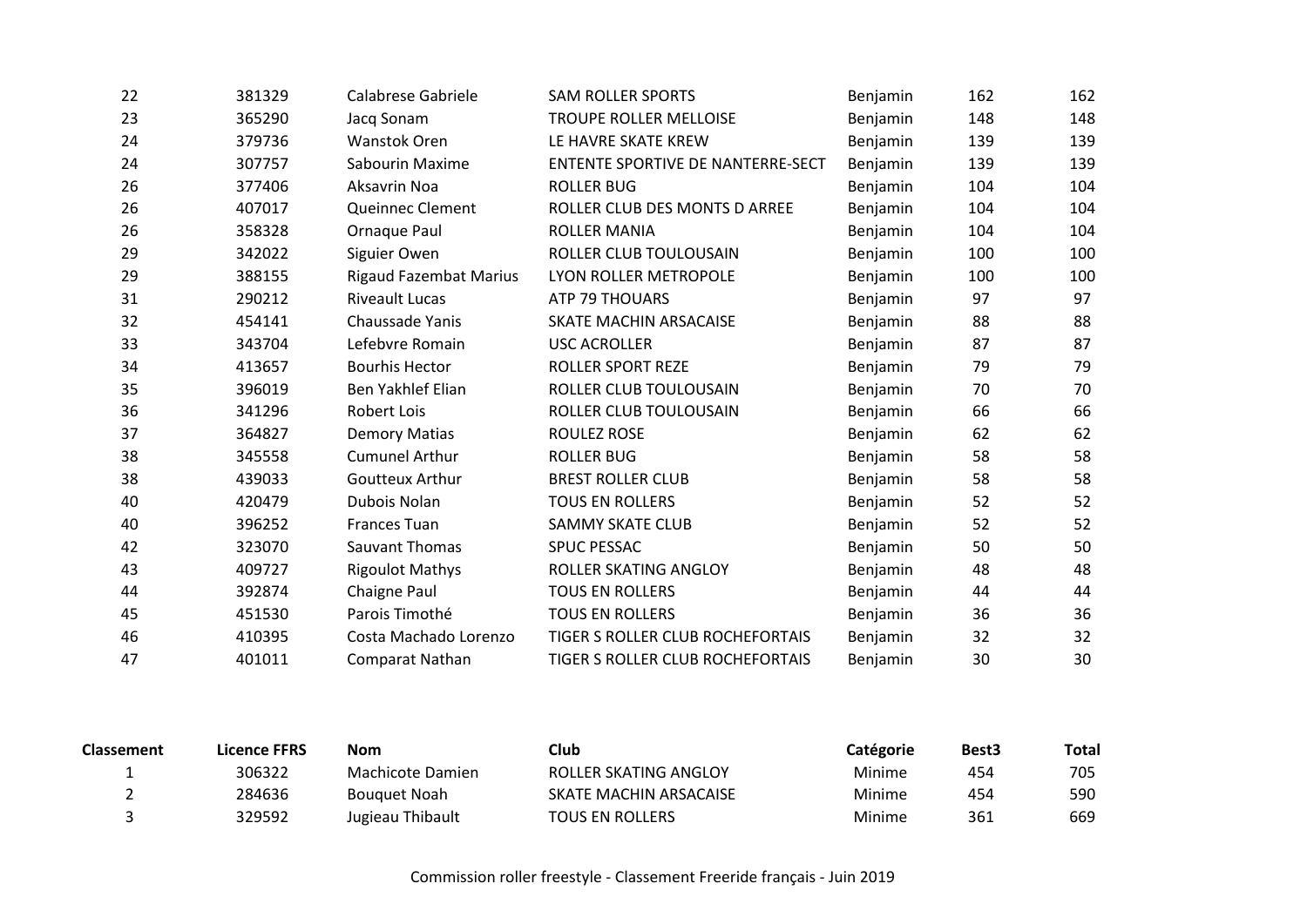| 4  | 304366 | <b>Rabillard Joris</b>    | <b>TOUS EN ROLLERS</b>             | Minime | 340 | 783 |
|----|--------|---------------------------|------------------------------------|--------|-----|-----|
| 5  | 218538 | <b>Metayer Antoine</b>    | <b>ROLLER BUG</b>                  | Minime | 326 | 450 |
| 6  | 236882 | <b>Blin Alexis</b>        | SPUC PESSAC                        | Minime | 311 | 435 |
| 7  | 218154 | Laleve Damien             | <b>ROLLER BUG</b>                  | Minime | 310 | 310 |
| 8  | 300924 | <b>Morboeuf Mathys</b>    | SKATE MACHIN ARSACAISE             | Minime | 306 | 426 |
| 9  | 330224 | <b>Coupeaud Maxime</b>    | <b>ROLLER BUG</b>                  | Minime | 304 | 424 |
| 10 | 304756 | Dayries Liam              | SKATE MACHIN ARSACAISE             | Minime | 300 | 580 |
| 11 | 354816 | <b>Renault Louis</b>      | LE HAVRE SKATE KREW                | Minime | 287 | 287 |
| 12 | 307085 | Lacroix Noah              | <b>USC ACROLLER</b>                | Minime | 225 | 225 |
| 13 | 345604 | Ponchart Antoine          | <b>ROLLER BUG</b>                  | Minime | 216 | 266 |
| 14 | 279615 | Nisse Lydian              | PATIN CLUB PLABENNECOIS            | Minime | 212 | 256 |
| 15 | 383353 | <b>Francois Alexandre</b> | ROLLING SK8 CLUB BIEVILLE BEUVILLE | Minime | 205 | 205 |
| 16 | 296365 | Laprade Nicolas           | <b>ROLLER BUG</b>                  | Minime | 202 | 246 |
| 17 | 289172 | Haon Maxime               | ROLLER MAINE COEUR DE SARTHE       | Minime | 176 | 176 |
| 17 | 368835 | Jacq Tinle                | TROUPE ROLLER MELLOISE             | Minime | 176 | 176 |
| 19 | 343818 | <b>Rion-Martzloff Leo</b> | <b>USC ACROLLER</b>                | Minime | 174 | 174 |
| 20 | 349242 | Simon Kristen             | PATIN CLUB PLABENNECOIS            | Minime | 170 | 170 |
| 21 | 388253 | Fernandes Kylian          | <b>LES SAUTERELLES</b>             | Minime | 144 | 144 |
| 22 | 344356 | <b>Macquart Valentin</b>  | ROLLER SKATING ANGLOY              | Minime | 142 | 142 |
| 23 | 393008 | <b>Gouraud Jules</b>      | <b>ROLLER SPORT REZE</b>           | Minime | 104 | 104 |
| 24 | 330058 | <b>Ollivaux Mael</b>      | <b>ROLLER SPORT REZE</b>           | Minime | 95  | 95  |
| 25 | 325141 | Mineau Mathieu            | <b>ROLLER CLUB NIORTAIS</b>        | Minime | 87  | 87  |
| 26 | 342405 | <b>Bakry Charles</b>      | <b>CHARTRES ROLLER</b>             | Minime | 77  | 77  |
| 26 | 383622 | Francois Raphael          | LYON ROLLER METROPOLE              | Minime | 77  | 77  |
| 28 | 373900 | <b>Reulier Teofane</b>    | ATP 79 THOUARS                     | Minime | 70  | 70  |
| 29 | 322203 | Hirsch Raphael            | <b>CHARTRES ROLLER</b>             | Minime | 66  | 66  |
| 29 | 424839 | Gain Virgile              | LYON ROLLER METROPOLE              | Minime | 66  | 66  |
| 31 | 344902 | <b>Olicard Antoine</b>    | <b>ROLLER CLUB NIORTAIS</b>        | Minime | 62  | 62  |
| 31 | 415736 | Rubiro Marcerou Tristan   | <b>USC ACROLLER</b>                | Minime | 62  | 62  |
| 31 | 424834 | Chavent Leo               | LYON ROLLER METROPOLE              | Minime | 62  | 62  |
| 34 | 307198 | <b>Fieu Emilien</b>       | PATINEURS DE LA VALLEE DU THORE    | Minime | 58  | 58  |
| 34 | 427730 | Frere Arthur              | LYON ROLLER METROPOLE              | Minime | 58  | 58  |
| 36 | 369799 | <b>Piquet Alex</b>        | ROLLER CLUB DE PORNICHET           | Minime | 54  | 54  |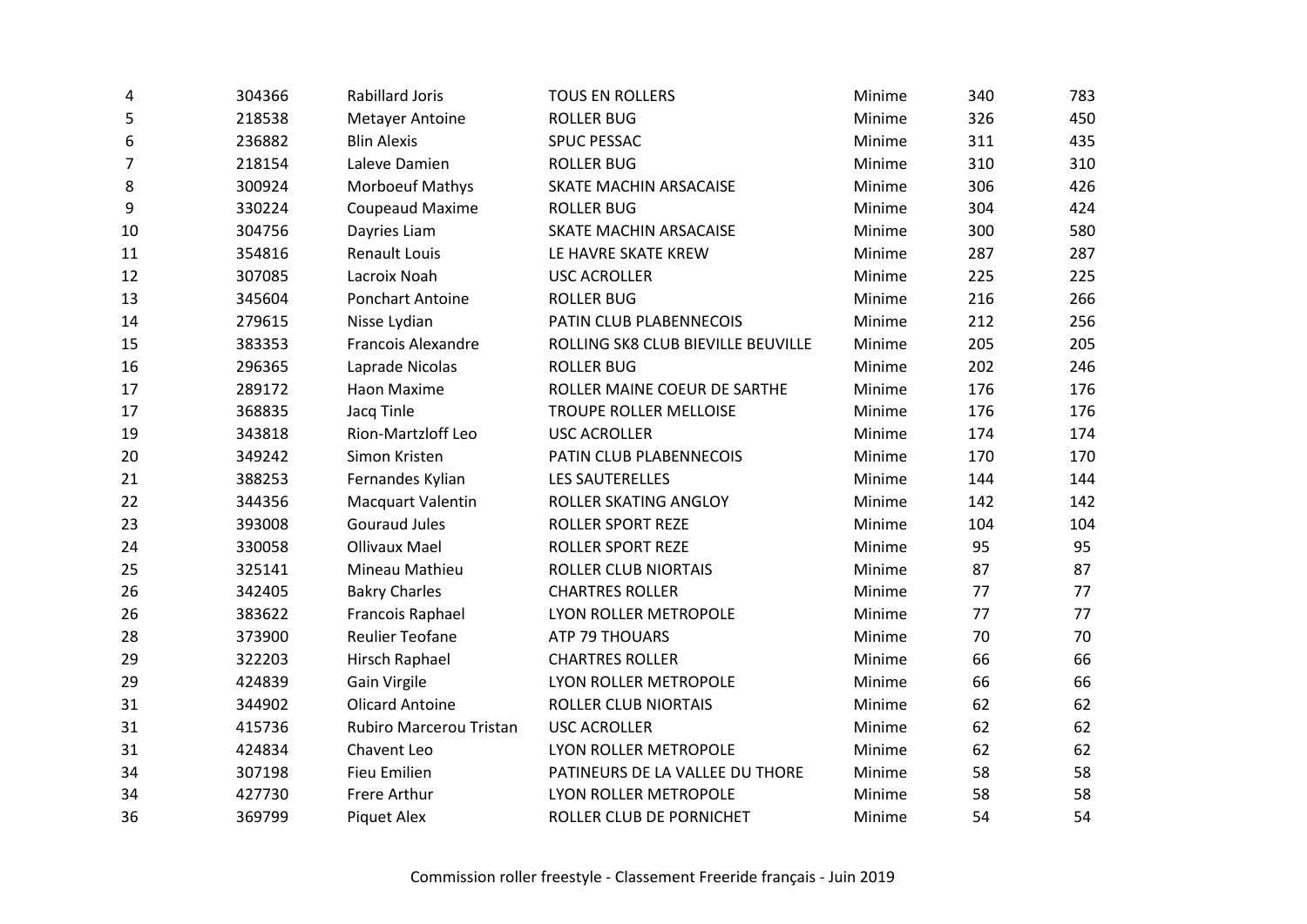| $\sim$ $-$<br>، ر | 301118 | Bodard Timeo        | SPORTING HOCKEY CLUB FONTENAY      | Mınıme |  |
|-------------------|--------|---------------------|------------------------------------|--------|--|
| 38                | 375188 | <b>Heuze Eliott</b> | ROLLING SK8 CLUB BIEVILLE BEUVILLE | Minime |  |

| <b>Classement</b> | <b>Licence FFRS</b> | <b>Nom</b>                | Club                          | Catégorie | Best3 | <b>Total</b> |
|-------------------|---------------------|---------------------------|-------------------------------|-----------|-------|--------------|
| $\mathbf{1}$      | 284475              | Dayries Ethan             | SKATE MACHIN ARSACAISE        | Cadet     | 500   | 957          |
| $\overline{2}$    | 204701              | <b>Pletan Samuel</b>      | <b>SPUC PESSAC</b>            | Cadet     | 348   | 348          |
| 3                 | 306046              | Charritton Iban           | ROLLER SKATING ANGLOY         | Cadet     | 340   | 402          |
| 4                 | 344114              | Auger Kiliane             | <b>TOUS EN ROLLERS</b>        | Cadet     | 334   | 588          |
| 5                 | 373742              | Tongazara Iborahimo       | ROLLER CLUB DE PORNICHET      | Cadet     | 310   | 310          |
| 6                 | 228123              | Roignant Theo             | ROLLER CLUB ROSCOFF           | Cadet     | 297   | 297          |
| $\overline{7}$    | 232187              | Van Hamme Titouan         | ROLLER CLUB DE PORNICHET      | Cadet     | 295   | 349          |
| 8                 | 220624              | Charvet Julien            | <b>ROLLER BUG</b>             | Cadet     | 294   | 371          |
| 9                 | 385607              | Leleu Eliott              | <b>ROLLER BUG</b>             | Cadet     | 290   | 437          |
| 10                | 216707              | Larroche Paul             | <b>ROLLER BUG</b>             | Cadet     | 282   | 334          |
| 11                | 239856              | Gallant Balthazar         | <b>SKATE MACHIN ARSACAISE</b> | Cadet     | 248   | 248          |
| 12                | 270683              | Ney Alexandre             | <b>USC ACROLLER</b>           | Cadet     | 224   | 224          |
| 13                | 354719              | Sarrade Maxime            | <b>ROLLER BUG</b>             | Cadet     | 176   | 176          |
| 14                | 266937              | Menet-Chao Paul           | SPORT URBAIN NAZAIRIEN RIDE   | Cadet     | 174   | 174          |
| 15                | 322523              | Le Gac Gaetan             | <b>BREST ROLLER CLUB</b>      | Cadet     | 162   | 162          |
| 16                | 361845              | Lefebvre Luca             | <b>USC ACROLLER</b>           | Cadet     | 136   | 136          |
| 17                | 208372              | Saux Ethan                | MIRZA ROLLER CLUB             | Cadet     | 124   | 124          |
| 18                | 341574              | Jegou Clement             |                               | Cadet     | 116   | 116          |
| 18                | 226246              | Prezeau Benoit            | <b>LES SAUTERELLES</b>        | Cadet     | 116   | 116          |
| 20                | 379737              | Letellier Matys           | LE HAVRE SKATE KREW           | Cadet     | 114   | 114          |
| 21                | 267898              | Labordere Paul            | ROLLER SKATING ANGLOY         | Cadet     | 108   | 108          |
| 22                | 315676              | <b>Bodard Tom</b>         | SPORTING HOCKEY CLUB FONTENAY | Cadet     | 100   | 100          |
| 23                | 441255              | <b>Desrues Quentin</b>    | <b>CHARTRES ROLLER</b>        | Cadet     | 88    | 88           |
| 24                | 315622              | Salvan Mathis             |                               | Cadet     | 87    | 87           |
| 25                | 390237              | Penaguin Bryan            | <b>CHARTRES ROLLER</b>        | Cadet     | 77    | 77           |
| 26                | 346133              | <b>Besnard Antony</b>     | <b>CHARTRES ROLLER</b>        | Cadet     | 70    | 70           |
| 26                | 283962              | <b>Stockinger Nicolas</b> | LYON ROLLER METROPOLE         | Cadet     | 70    | 70           |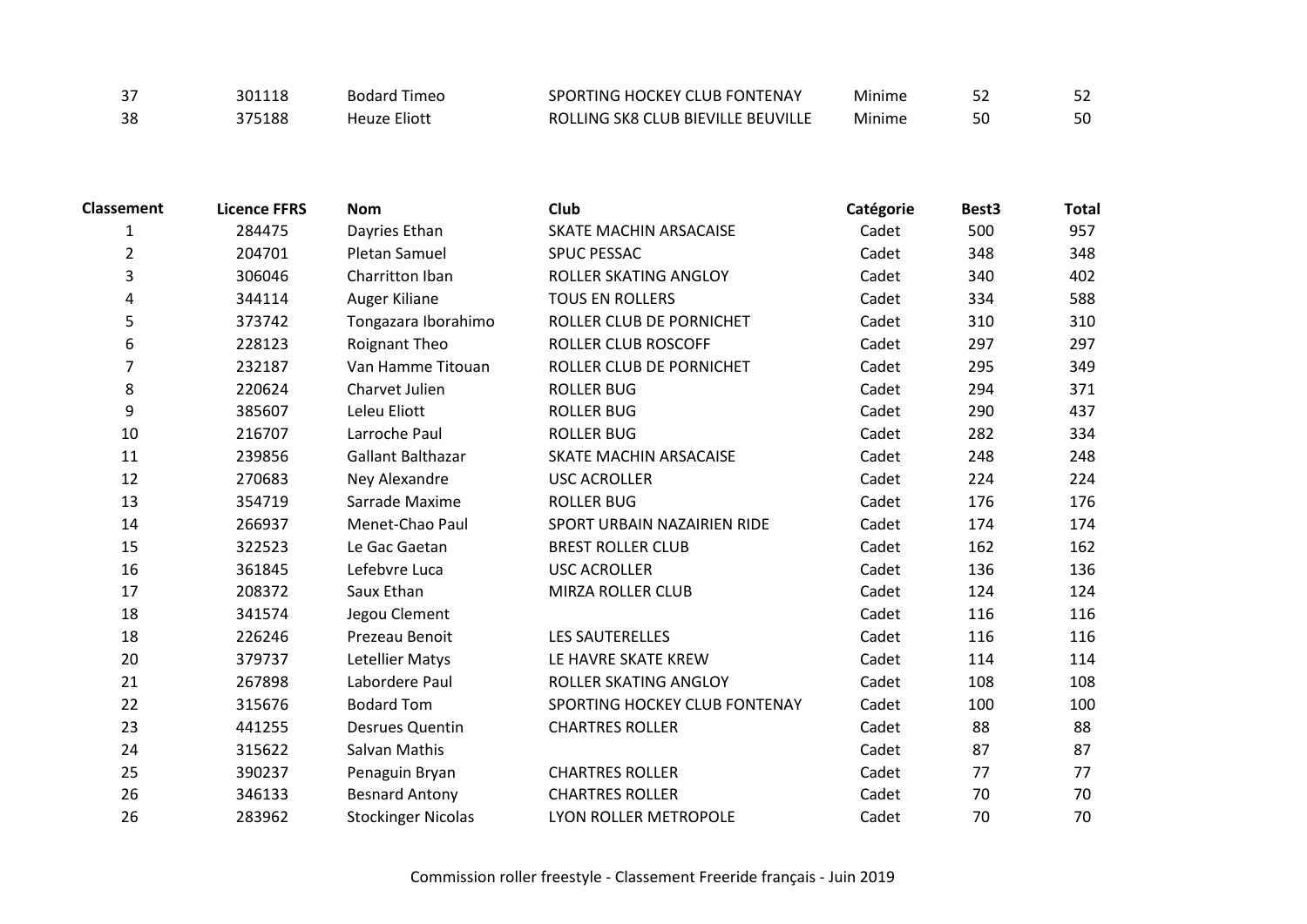| 28 | 439460 | Renaudin Louis     | ROLLING SK8 CLUB BIEVILLE BEUVILLE | Cadet | -58 | 58 |
|----|--------|--------------------|------------------------------------|-------|-----|----|
| 28 | 311061 | Tiberghien Malo    | LYON ROLLER METROPOLE              | Cadet | 58  | 58 |
| 30 | 345204 | Pouliquen Nicolas  | CHARTRES ROLLER                    | Cadet | 46  | 46 |
| 31 | 416004 | Seigneuret Tristan | ROOL                               | Cadet | 44  | 44 |
| 32 | 339514 | Delobel Quentin    | ROLLER CLUB TOULOUSAIN             | Cadet | 42  | 42 |

| <b>Classement</b> | <b>Licence FFRS</b> | <b>Nom</b>                  | Club                          | Catégorie | Best3 | <b>Total</b> |
|-------------------|---------------------|-----------------------------|-------------------------------|-----------|-------|--------------|
| 1                 | 60619               | <b>Briex Oscar</b>          | <b>ASSOCIATION ROOL</b>       | Senior    | 451   | 451          |
| $\overline{2}$    | 290205              | <b>Dubreuil Maxime</b>      | <b>TOUS EN ROLLERS</b>        | Senior    | 385   | 583          |
| 3                 | 296945              | Sow Guy                     | <b>SPUC PESSAC</b>            | Senior    | 365   | 504          |
| 4                 | 111658              | Penlann Hugo                | <b>ROLLER CLUB ROSCOFF</b>    | Senior    | 338   | 404          |
| 5                 | 362037              | Auger Guillaume             | <b>TOUS EN ROLLERS</b>        | Senior    | 306   | 522          |
| 6                 | 341535              | Coquelin Freddy             | <b>TOUS EN ROLLERS</b>        | Senior    | 300   | 573          |
| 7                 | 76683               | Fort Yohann                 | <b>SKATE MACHIN ARSACAISE</b> | Senior    | 300   | 300          |
| 8                 | 185913              | Pouessel Romain             | ROLLER CLUB DE PORNICHET      | Junior    | 263   | 263          |
| 9                 | 72794               | Fort Jimmy                  | <b>ROLLER BUG</b>             | Senior    | 261   | 261          |
| 10                | 423682              | <b>Brocard Andrew</b>       | <b>ROUL MANS</b>              | Senior    | 252   | 306          |
| 11                | 348129              | Le Guennec Jeremy           | <b>ROULEZ ROSE</b>            | Senior    | 224   | 272          |
| 12                | 333451              | <b>Fulbert Matteo</b>       | <b>ROLLER SPORT REZE</b>      | Junior    | 220   | 330          |
| 13                | 194167              | <b>Hulot Damien</b>         | <b>CHARTRES ROLLER</b>        | Senior    | 214   | 214          |
| 14                | 179655              | Rayer Yoan                  | <b>ROLLER MANIA</b>           | Junior    | 206   | 206          |
| 15                | 178115              | Doucet Mael                 | <b>TROUPE ROLLER MELLOISE</b> | Junior    | 202   | 202          |
| 16                | 258146              | <b>Lheureux Antoine</b>     | <b>LES SAUTERELLES</b>        | Senior    | 192   | 288          |
| 17                | 369763              | <b>Barre Hugo</b>           | <b>ROLLER SPORT REZE</b>      | Junior    | 190   | 190          |
| 17                | 342521              | <b>Chabert Christopher</b>  | <b>ROLLER BUG</b>             | Junior    | 190   | 190          |
| 19                | 325904              | Andre Theo                  | <b>ATP 79 THOUARS</b>         | Junior    | 184   | 184          |
| 20                | 403184              | <b>Favre Mercuret Jules</b> | <b>CHAMBERY ROLLER</b>        | Junior    | 177   | 177          |
| 21                | 102188              | Couitti Dylan               | <b>USC ACROLLER</b>           | Senior    | 166   | 166          |
| 22                | 432417              | Garcia Alexis               | ROULEZ ROSE                   | Junior    | 162   | 162          |
| 23                | 382184              | Pyrovolou Ioannis           |                               | Senior    | 158   | 158          |
| 23                | 94410               | Rayer Didier                | <b>ROLLER MANIA</b>           | Senior    | 158   | 158          |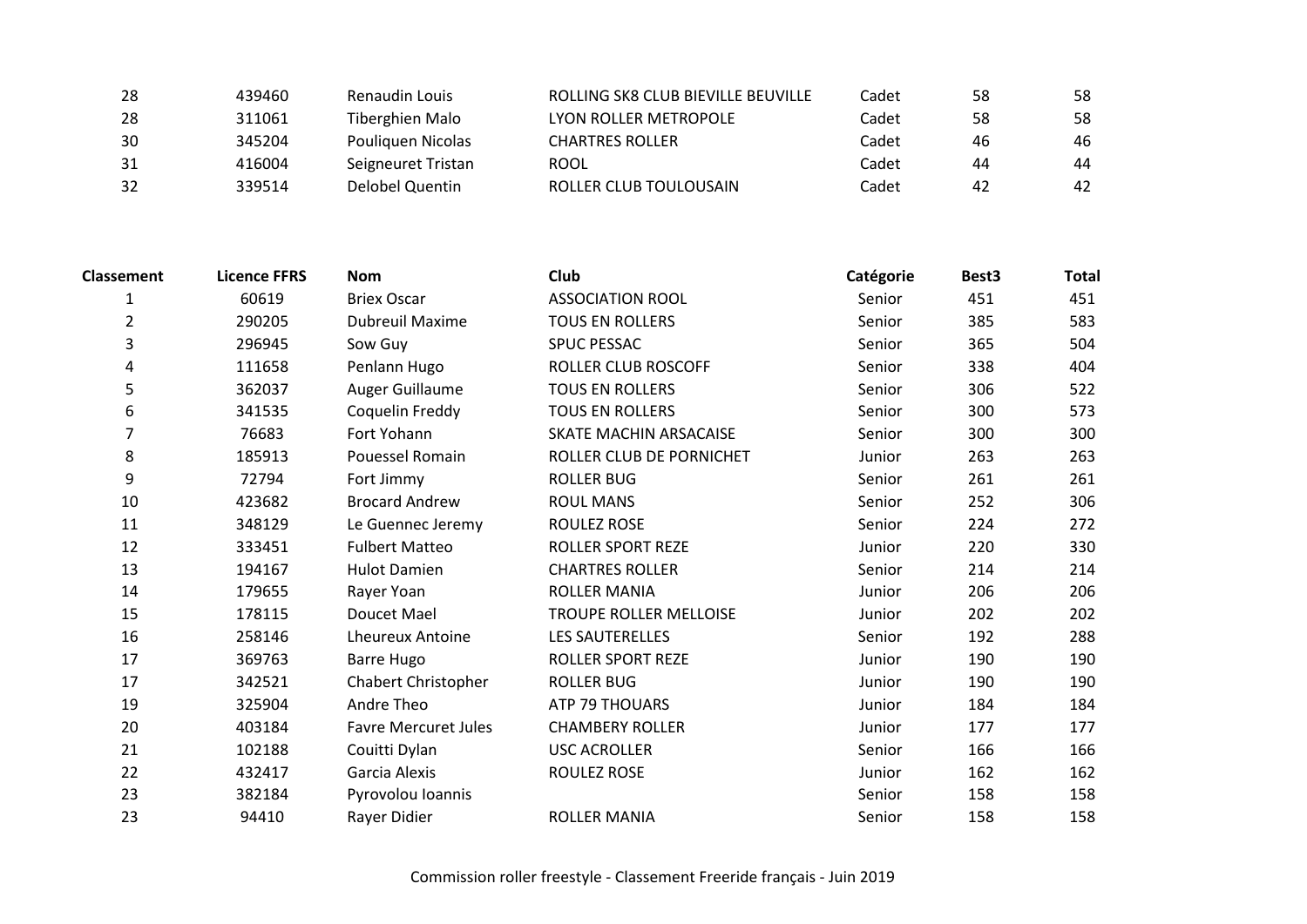| 25 | 177177 | <b>Hugues Lucien</b>    | <b>MIRZA ROLLER CLUB</b>           | Senior | 132 | 132 |
|----|--------|-------------------------|------------------------------------|--------|-----|-----|
| 25 | 170130 | Le Goff Kieran          | <b>ROLLER BUG</b>                  | Senior | 132 | 132 |
| 27 | 427728 | Nourry Laurent          |                                    | Senior | 124 | 124 |
| 28 | 315870 | <b>Bibi Ruddy</b>       | WORLD INLINE SKATERS ASSOCIATION   | Senior | 123 | 123 |
| 29 | 308950 | <b>Bonnet Corentin</b>  | <b>CHAMBERY ROLLER</b>             | Senior | 116 | 116 |
| 30 | 335525 | <b>Baert Alexis</b>     | <b>USC ACROLLER</b>                | Senior | 114 | 114 |
| 31 | 158708 | Cardinal Hugo           | ROLLER CLUB ROSCOFF                | Senior | 108 | 108 |
| 32 | 214526 | Escarpe Jeremy          | <b>SPUC PESSAC</b>                 | Senior | 104 | 104 |
| 33 | 158666 | Petitcollin Florian     | <b>AM SPORTS</b>                   | Senior | 100 | 100 |
| 33 | 23569  | Caron Fabien            | <b>ROLLER BUG</b>                  | Senior | 100 | 100 |
| 35 | 144553 | Clusaz Maxence          | <b>DRAGON RIDERS</b>               | Senior | 87  | 87  |
| 35 | 211889 | <b>Herreros Etienne</b> | LYON ROLLER METROPOLE              | Senior | 87  | 87  |
| 35 | 323292 | Cabestre-Castro Joaquim | <b>ROULEZ ROSE</b>                 | Junior | 87  | 87  |
| 38 | 406546 | Grolleau Jean-Pierre    | RODEZ ROLLER HOCKEY                | Senior | 80  | 80  |
| 39 | 367703 | Pouyet Valentin         | <b>AM SPORTS</b>                   | Senior | 77  | 77  |
| 40 | 368519 | <b>Cadet Maxime</b>     | LYON ROLLER METROPOLE              | Senior | 66  | 66  |
| 40 | 332334 | Thro Julien             |                                    | Junior | 66  | 66  |
| 42 | 457055 | Beretta Alexandre       | LYON ROLLER METROPOLE              | Senior | 62  | 62  |
| 43 | 302864 | Cadoret Matthieu        | ROLLER CLUB DE PORNICHET           | Junior | 58  | 58  |
| 44 | 261413 | Dehais Titouan          | ROLLER CLUB TOULOUSAIN             | Junior | 54  | 54  |
| 44 | 207517 | <b>Charvet Louis</b>    | <b>ROLLER BUG</b>                  | Junior | 54  | 54  |
| 46 | 117751 | Sanquer Clement         | <b>SPUC PESSAC</b>                 | Senior | 52  | 52  |
| 46 | 368109 | Violet Kevin            | MIRZA ROLLER CLUB                  | Senior | 52  | 52  |
| 46 | 170820 | <b>Marechal Etienne</b> | <b>ASSOCIATION ROOL</b>            | Junior | 52  | 52  |
| 49 | 179982 | Duclos Jonathan         | ROLLING SK8 CLUB BIEVILLE BEUVILLE | Senior | 48  | 48  |
| 49 | 408392 | <b>Besnard Marcus</b>   | <b>CHARTRES ROLLER</b>             | Junior | 48  | 48  |
| 51 | 165617 | Delavault Yohan         | ATP 79 THOUARS                     | Senior | 44  | 44  |
| 51 | 201691 | <b>Martin Ronan</b>     | ROLLER CLUB DE PORNICHET           | Senior | 44  | 44  |
| 53 | 430088 | Benhammou Sebastien     | ATP 79 THOUARS                     | Senior | 42  | 42  |
| 54 | 426520 | Cadre Paul              | MIRZA ROLLER CLUB                  | Junior | 40  | 40  |
| 55 | 284454 | <b>Gautier Elliot</b>   | ROLLING SK8 CLUB BIEVILLE BEUVILLE | Junior | 38  | 38  |
| 56 | 426481 | Lemire Alexandre        | <b>ROULEZ ROSE</b>                 | Senior | 37  | 37  |
| 57 | 456634 | Garcia Lény             | WORLD INLINE SKATERS ASSOCIATION   | Senior | 36  | 36  |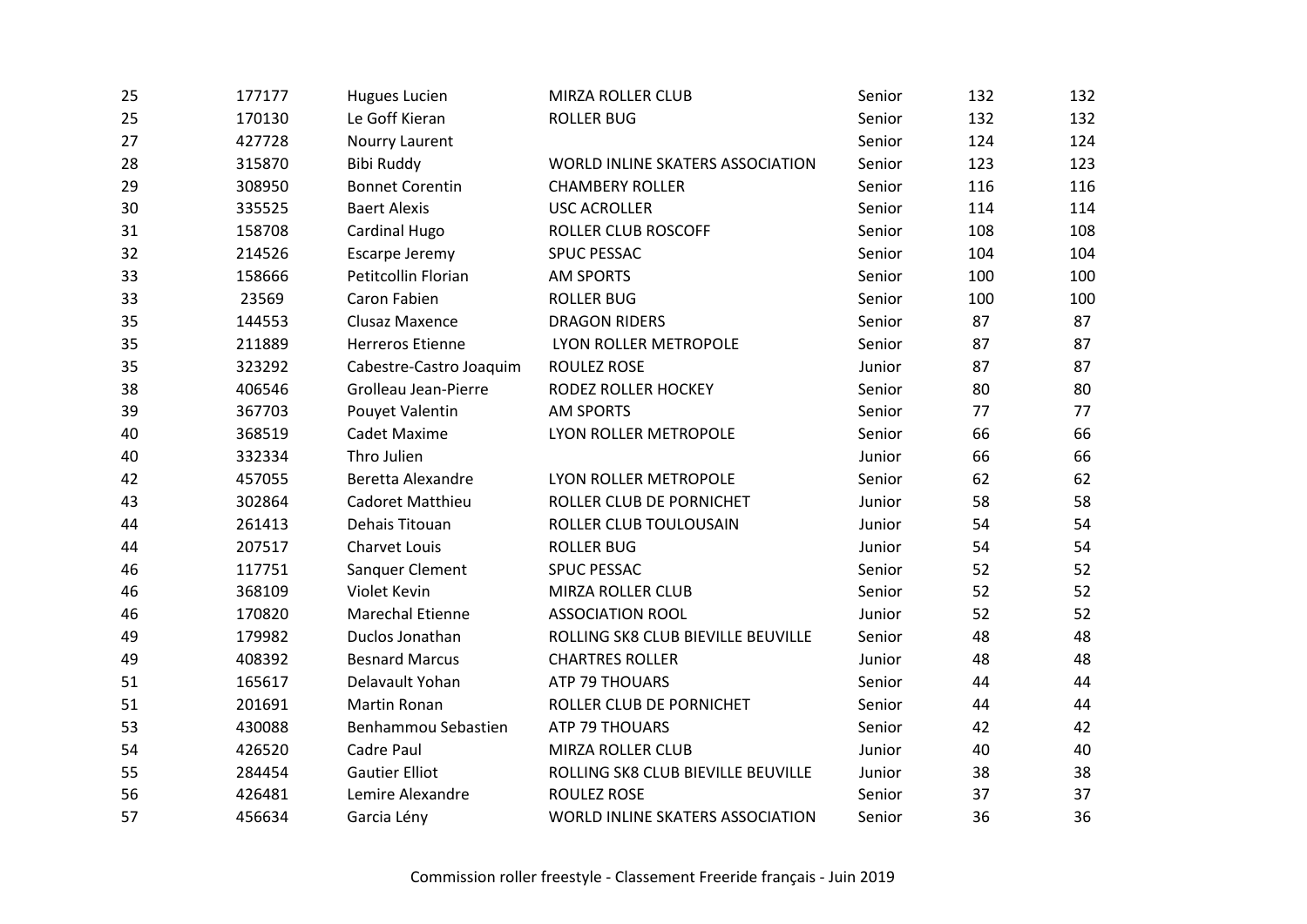| 58 | 369813 | Gentil Alexandre |                                  | Senior | つに |
|----|--------|------------------|----------------------------------|--------|----|
| 59 | 323015 | Diaby Diakomady  | WORLD INLINE SKATERS ASSOCIATION | Senior | २⊿ |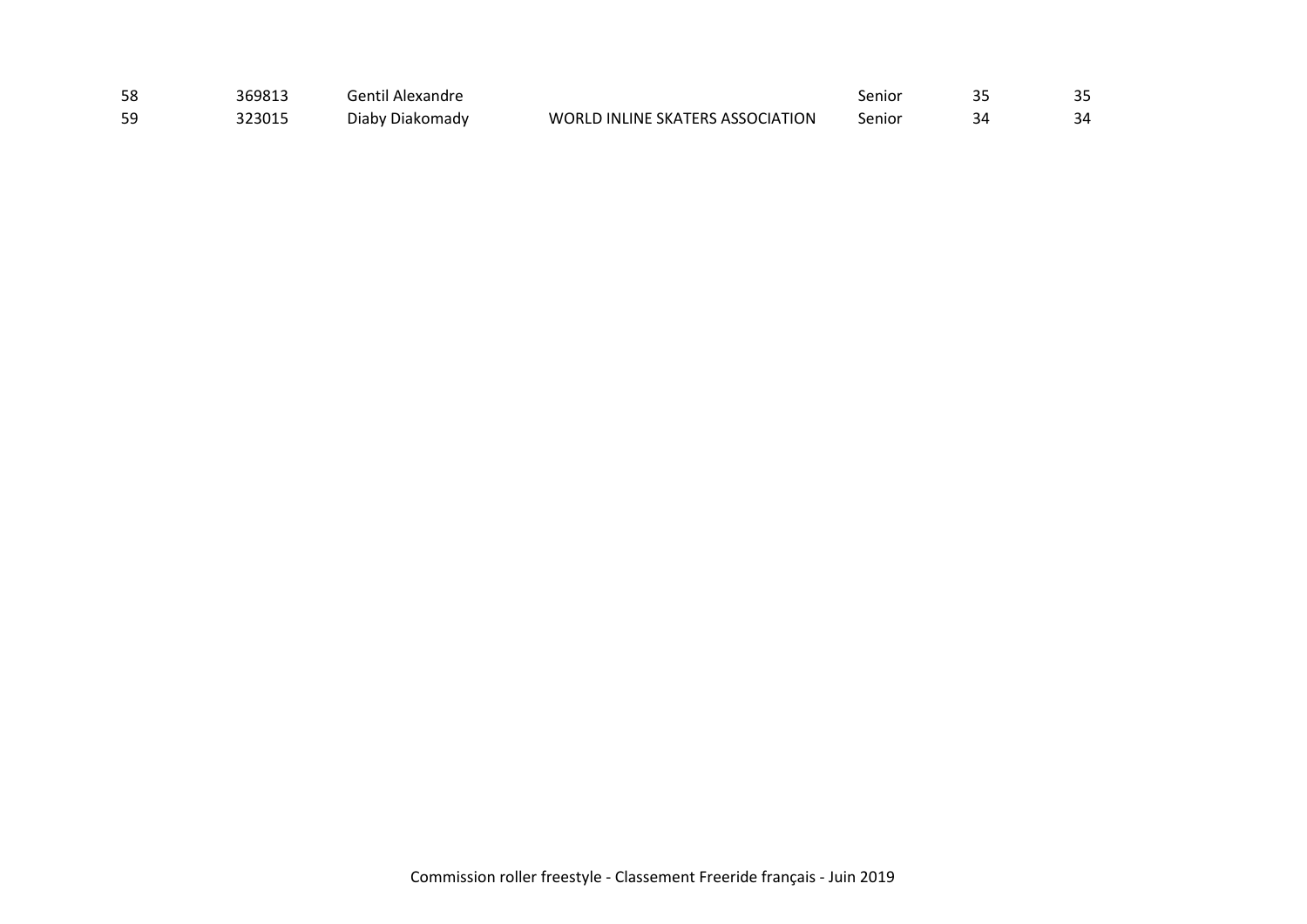

#### **Classement Freestyle Skatecross femmes**

| <b>Classement</b> | <b>Licence FFRS</b> | <b>Nom</b>              | Club                              | Catégorie | Best <sub>3</sub> | <b>Total</b> |
|-------------------|---------------------|-------------------------|-----------------------------------|-----------|-------------------|--------------|
| 1                 | 341219              | Miletto Aude            | <b>ROLLER BUG</b>                 | Poussine  | 528               | 1092         |
| $\overline{2}$    | 301279              | Jezequel Clara          | ROLLER CLUB ROSCOFF               | Poussine  | 313               | 423          |
| 3                 | 335021              | Rohel Axell             | <b>BREST ROLLER CLUB</b>          | Poussine  | 304               | 366          |
| 4                 | 421649              | Lopez Chiara            | SKATE MACHIN ARSACAISE            | Poussine  | 271               | 325          |
| 5                 | 363403              | <b>Benard Mathilde</b>  | <b>ROLLER BUG</b>                 | Poussine  | 266               | 266          |
| 6                 | 320729              | Jezequel Oceane         | ROLLER CLUB ROSCOFF               | Mini      | 264               | 380          |
|                   | 421685              | Bruguera Roby Lola      | <b>GRAVES ROLLER</b>              | Poussine  | 237               | 237          |
| 8                 | 279520              | Arzur Sybille           | PATIN CLUB LESNEVIEN              | Poussine  | 232               | 340          |
| 9                 | 405757              | Meignen Elyn            | ROLLER SKATING ANGLOY             | Poussine  | 231               | 277          |
| 10                | 430308              | Venec Abie              | <b>GRAVES ROLLER</b>              | Poussine  | 224               | 224          |
| 11                | 424683              | Andreetti Juliette      | ROLLER CLUB ROSCOFF               | Mini      | 184               | 184          |
| 12                | 283505              | Fregona Selena          | AL VALENCE D AGEN                 | Poussine  | 174               | 174          |
| 13                | 342885              | Sabourin Manon          | ENTENTE SPORTIVE DE NANTERRE-SECT | Mini      | 170               | 170          |
| 14                | 336721              | <b>Thepaut Adele</b>    | ROLLER CLUB ROSCOFF               | Poussine  | 158               | 158          |
| 15                | 412716              | <b>Champion Melissa</b> | <b>TOUS EN ROLLERS</b>            | Poussine  | 143               | 143          |
| 16                | 371646              | Verdun Chloe            |                                   | Poussine  | 124               | 124          |
| 17                | 419796              | Le Moigne-Goaoc Annael  | ROLLER CLUB DES MONTS D ARREE     | Poussine  | 116               | 116          |
| 18                | 392950              | Ledoux Maelie           |                                   | Poussine  | 112               | 112          |
| 19                | 393889              | Poisson Camille         | <b>ROLLER CLUB ROSCOFF</b>        | Poussine  | 104               | 104          |
| 20                | 380356              | Morizur Erell           | ROLLER CLUB DES MONTS D ARREE     | Poussine  | 100               | 100          |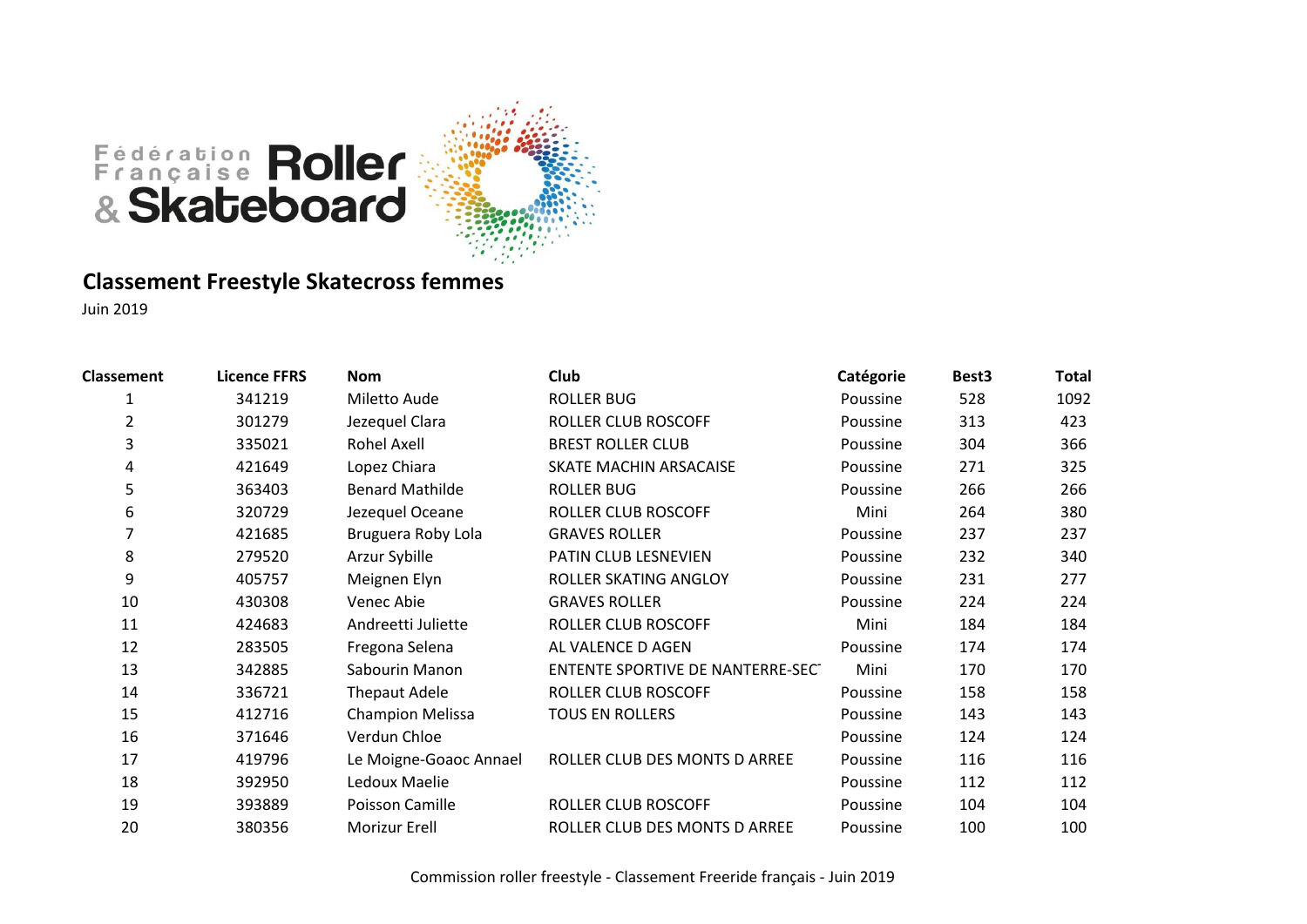| 21 | 439784 | Liechty Anna                  | ROLLER CLUB DES MONTS D ARREE       | Poussine | 92 | 92 |
|----|--------|-------------------------------|-------------------------------------|----------|----|----|
| 22 | 399520 | Seite Louisa                  | ROLLER CLUB ROSCOFF                 | Poussine | 88 | 88 |
| 23 | 403402 | <b>Grenon-Granger Celeste</b> | <b>TOUS EN ROLLERS</b>              | Mini     | 87 | 87 |
| 23 | 333055 | Campeas Nina                  | <b>TOUS EN ROLLERS</b>              | Poussine | 87 | 87 |
| 25 | 400435 | Lounis Ferry Lenie            | <b>DRAGON RIDERS</b>                | Poussine | 70 | 70 |
| 26 | 416778 | <b>Tranier Constance</b>      | CASTRES-ROLLER.COM                  | Mini     | 66 | 66 |
| 26 | 431239 | <b>Bonnet Alex</b>            | <b>ATP 79 THOUARS</b>               | Poussine | 66 | 66 |
| 26 | 345320 | <b>Guennec Amandine</b>       | LYON ROLLER METROPOLE               | Poussine | 66 | 66 |
| 29 | 400461 | Alami Lina                    | Office de la Jeunesse               | Poussine | 62 | 62 |
| 29 | 369796 | Aubree Marie                  | ROLLER CLUB TOULOUSAIN              | Poussine | 62 | 62 |
| 31 | 428493 | Marsault Julie                | <b>TROUPE ROLLER MELLOISE</b>       | Poussine | 58 | 58 |
| 31 | 418434 | <b>Feger Maelline</b>         | PATIN CLUB LESNEVIEN                | Poussine | 58 | 58 |
| 33 | 445619 | Leon Lilou                    | ROLLER CLUB ROSCOFF                 | Mini     | 54 | 54 |
| 33 | 424575 | Bourasseau Thao               | <b>ATP 79 THOUARS</b>               | Poussine | 54 | 54 |
| 35 | 418568 | Lebois Elizabeth              | <b>COLOMIERS ROLLER HOCKEY CLUB</b> | Poussine | 52 | 52 |
| 36 | 404846 | Desnoes Cyrielle              | ROLLER MAINE COEUR DE SARTHE        | Poussine | 50 | 50 |
| 37 | 418567 | Lebois Sarah-Marie            | ATP 79 THOUARS                      | Mini     | 48 | 48 |
| 37 | 414799 | Martin Oceane                 | <b>TROUPE ROLLER MELLOISE</b>       | Poussine | 48 | 48 |
| 37 | 448244 | Lafargue Xana                 | ROLLER SKATING ANGLOY               | Poussine | 48 | 48 |
| 40 | 393585 | Chantecaille Clea             | <b>TROUPE ROLLER MELLOISE</b>       | Poussine | 46 | 46 |

| <b>Classement</b> | <b>Licence FFRS</b> | <b>Nom</b>                | Club                       | Catégorie | Best <sub>3</sub> | <b>Total</b> |
|-------------------|---------------------|---------------------------|----------------------------|-----------|-------------------|--------------|
|                   | 329591              | Roux Angelina             | <b>TOUS EN ROLLERS</b>     | Benjamine | 514               | 761          |
|                   | 307122              | Simon Anaelle             | ALGPR LA GARNACHE          | Benjamine | 401               | 463          |
|                   | 280659              | Le Duc Laure              | <b>ROLLER CLUB ROSCOFF</b> | Benjamine | 400               | 574          |
| 4                 | 374883              | <b>Burasovitch Mayrin</b> | ROLLER SKATING ANGLOY      | Benjamine | 395               | 542          |
|                   | 287377              | <b>Blin Lisa</b>          | <b>SPUC PESSAC</b>         | Benjamine | 348               | 480          |
| 6                 | 377765              | Fouache-Letellier Lilou   | LE HAVRE SKATE KREW        | Benjamine | 340               | 340          |
|                   | 334984              | Faria Edwina              | <b>TOUS EN ROLLERS</b>     | Benjamine | 327               | 458          |
| 8                 | 327083              | Merle Alaia               | ROLLER SKATING ANGLOY      | Benjamine | 318               | 446          |
| 9                 | 346545              | Lellouchi Meriem          | ROULEZ ROSE                | Benjamine | 286               | 340          |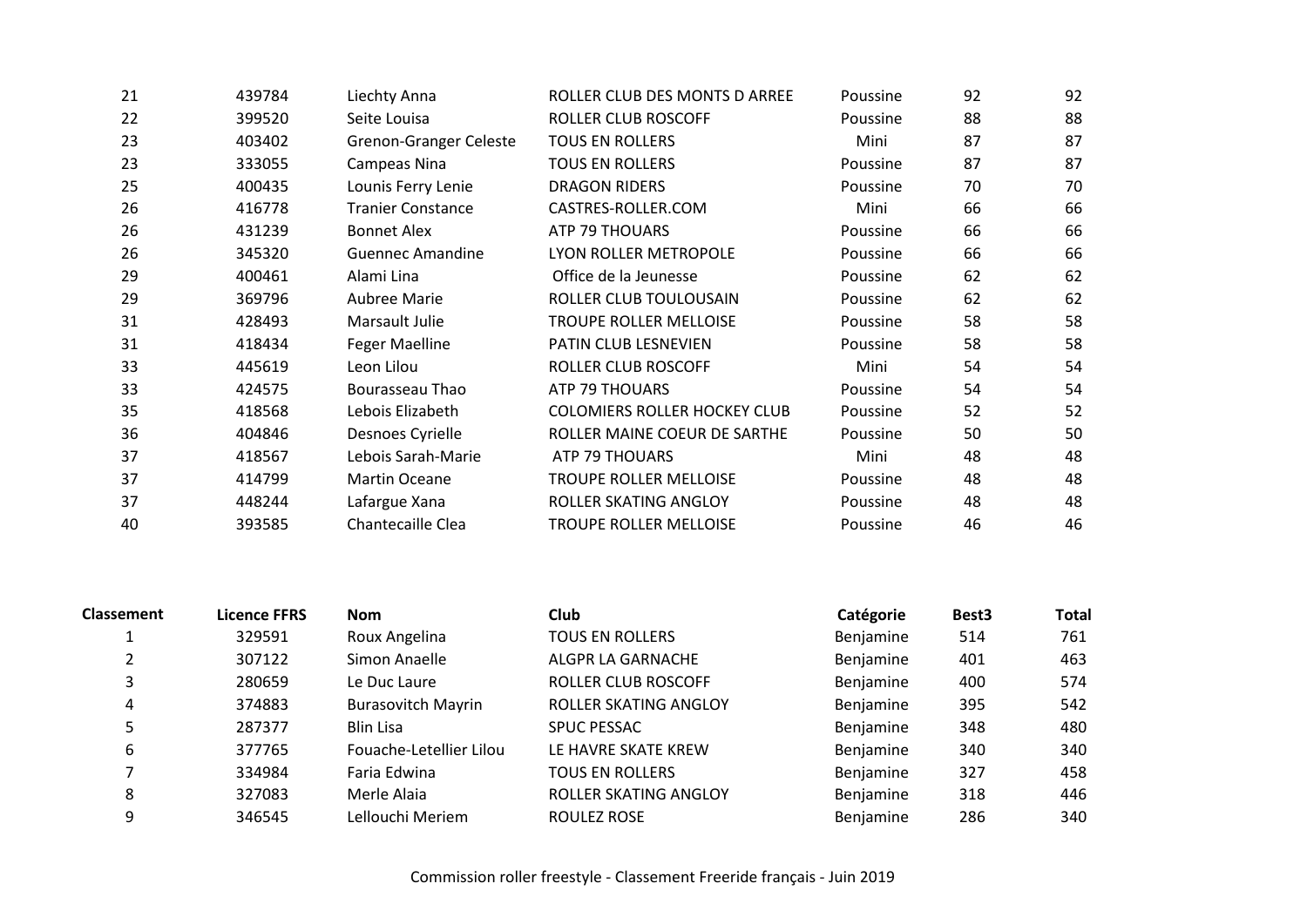| 10 | 417161 | Junay Meline              | <b>TOUS EN ROLLERS</b>        | Benjamine        | 224 | 224 |
|----|--------|---------------------------|-------------------------------|------------------|-----|-----|
| 11 | 389416 | Roncin Lisa               | ROULEZ ROSE                   | Benjamine        | 200 | 200 |
| 12 | 320650 | Lecomte Marie             | <b>BREST ROLLER CLUB</b>      | <b>Benjamine</b> | 198 | 198 |
| 13 | 418703 | <b>Corvellec Clarisse</b> | <b>GRAVES ROLLER</b>          | Benjamine        | 194 | 194 |
| 13 | 345024 | Malaurie Hannah           | PATIN CLUB PLABENNECOIS       | Benjamine        | 194 | 194 |
| 15 | 334399 | Corroyer Melina           |                               | Benjamine        | 187 | 187 |
| 16 | 403684 | Girard Sarah              | ROLLER MAINE COEUR DE SARTHE  | Benjamine        | 118 | 118 |
| 17 | 421655 | Ravaine Carla             | <b>GRAVES ROLLER</b>          | Benjamine        | 108 | 108 |
| 18 | 367776 | Delhomme Lou-Anne         | <b>GRAVES ROLLER</b>          | Benjamine        | 87  | 87  |
| 19 | 404474 | Le Goff Nolwenn           | PATIN CLUB PLABENNECOIS       | Benjamine        | 77  | 77  |
| 20 | 389211 | <b>Pitiot Clara</b>       | LYON ROLLER METROPOLE         | Benjamine        | 70  | 70  |
| 21 | 381797 | Mellac Zeline             | ROLLER CLUB TOULOUSAIN        | Benjamine        | 66  | 66  |
| 22 | 425733 | <b>Mourieres Anouck</b>   | CASTRES-ROLLER.COM            | Benjamine        | 62  | 62  |
| 22 | 336843 | Morel Lyla                | PATIN CLUB PLABENNECOIS       | Benjamine        | 62  | 62  |
| 24 | 376889 | Aime Lola                 | <b>TROUPE ROLLER MELLOISE</b> | Benjamine        | 58  | 58  |
| 25 | 390815 | Rouleau Emmy              | TROUPE ROLLER MELLOISE        | Benjamine        | 52  | 52  |
| 25 | 389783 | Messalta Mexis Maia       | LYON ROLLER METROPOLE         | Benjamine        | 52  | 52  |
| 27 | 392828 | Petitgas Lou-Anne         | <b>TOUS EN ROLLERS</b>        | Benjamine        | 50  | 50  |
| 28 | 429683 | <b>Portier Camille</b>    | ROLLER MAINE COEUR DE SARTHE  | Benjamine        | 46  | 46  |
| 29 | 329277 | <b>Assailly Eryne</b>     | <b>TROUPE ROLLER MELLOISE</b> | Benjamine        | 44  | 44  |
|    |        |                           |                               |                  |     |     |

| <b>Classement</b> | Licence FFRS | <b>Nom</b>           | Club                         | Catégorie     | Best <sub>3</sub> | <b>Total</b> |
|-------------------|--------------|----------------------|------------------------------|---------------|-------------------|--------------|
|                   | 347677       | Quillevere Celia     | ROLLER CLUB ROSCOFF          | Minime        | 364               | 499          |
|                   | 334998       | Faria Ornella        | <b>TOUS EN ROLLERS</b>       | Minime        | 332               | 619          |
|                   | 266498       | Arzur Chimene        | <b>ROLLER CLUB ROSCOFF</b>   | Minime        | 321               | 373          |
| 4                 | 263603       | Simon Touroumire Eva | ROLLER BUG                   | <b>Minime</b> | 311               | 369          |
|                   | 341221       | Darrigrand Lea       | ROLLER BUG                   | Minime        | 274               | 496          |
| 6                 | 378873       | Bernela Julie        | ROLLER CLUB DE PORNICHET     | Minime        | 236               | 278          |
|                   | 281764       | Jeandel Maeve        | ROLLER MAINE COEUR DE SARTHE | Minime        | 236               | 236          |
| 8                 | 342104       | Khenissi Myriam      | <b>CHARTRES ROLLER</b>       | Minime        | 209               | 209          |
| 9                 | 310776       | Bescond Lou          | <b>LES SAUTERELLES</b>       | Minime        | 206               | 206          |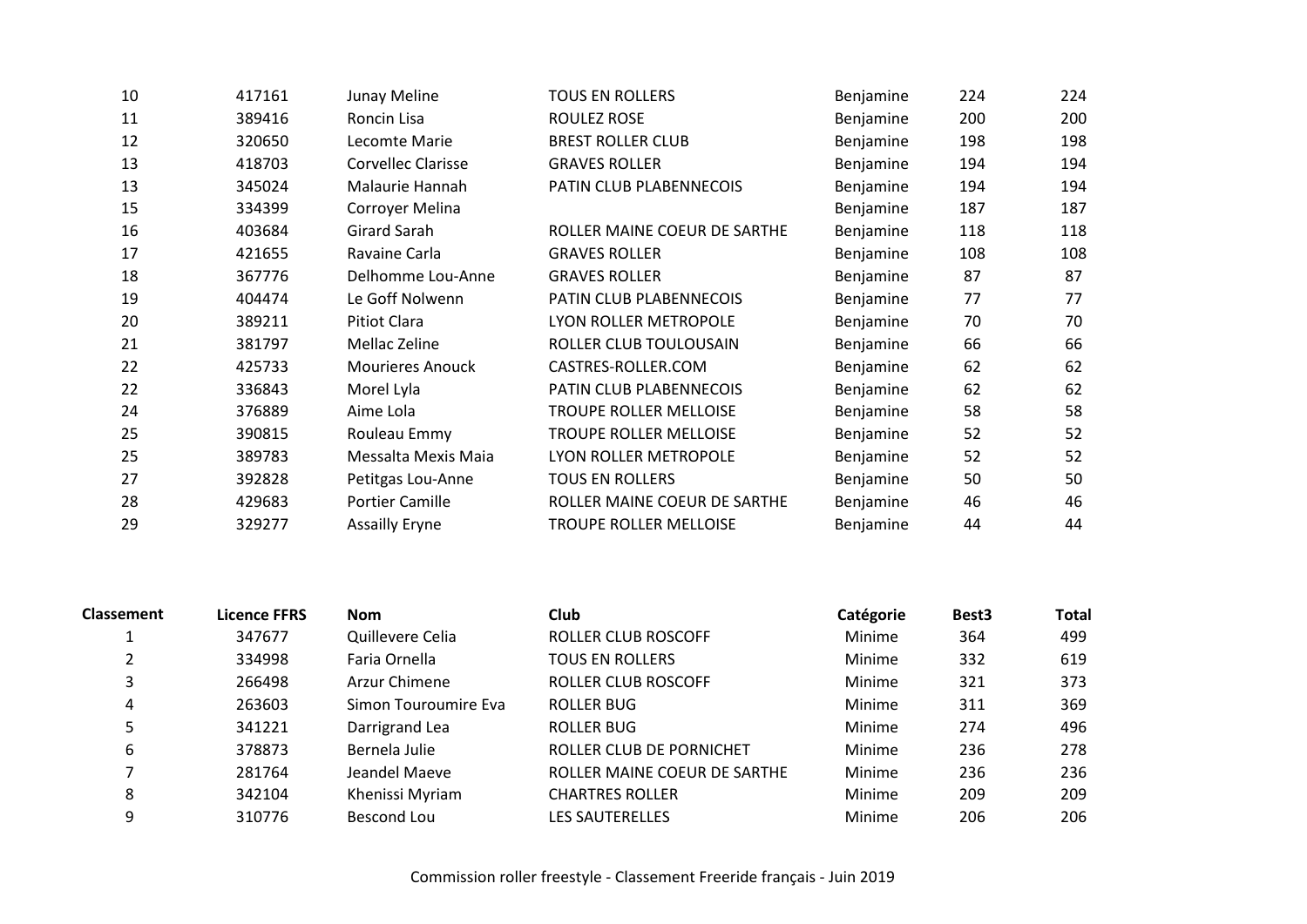| 10 | 333058 | <b>Bordet-Vicente Mary</b> | <b>TOUS EN ROLLERS</b>             | Minime | 190 | 190 |
|----|--------|----------------------------|------------------------------------|--------|-----|-----|
| 11 | 352418 | Hauchecorne Coline         | LE HAVRE SKATE KREW                | Minime | 187 | 187 |
| 12 | 354021 | Sarkissian Eva             | ROLLER CLUB ROSCOFF                | Minime | 168 | 168 |
| 13 | 350650 | Morizur Awen               | ROLLER CLUB DES MONTS D ARREE      | Minime | 154 | 154 |
| 14 | 334423 | Mazouz Kalyssa             | LE HAVRE SKATE KREW                | Minime | 149 | 149 |
| 15 | 311564 | Langevin Isaline           | SPORT URBAIN NAZAIRIEN RIDE        | Minime | 147 | 147 |
| 16 | 280770 | <b>Briot Noelie</b>        | <b>USC ACROLLER</b>                | Minime | 129 | 129 |
| 17 | 241368 | Rivoalen Klervi            | PATIN CLUB PLABENNECOIS            | Minime | 110 | 110 |
| 18 | 410309 | Zilli Anais                | <b>TOUS EN ROLLERS</b>             | Minime | 100 | 100 |
| 19 | 315644 | Gervais Andrea             | ROLLING SK8 CLUB BIEVILLE BEUVILLE | Minime | 70  | 70  |
| 20 | 336842 | Morel Helea                | PATIN CLUB PLABENNECOIS            | Minime | 66  | 66  |
| 21 | 355351 | Coulais Yona               | ATP 79 THOUARS                     | Minime | 62  | 62  |
| 21 | 429020 | Domenge Marie              |                                    | Minime | 62  | 62  |
| 23 | 372691 | <b>Hameau Mailys</b>       | PATIN CLUB PLABENNECOIS            | Minime | 58  | 58  |
| 24 | 426292 | Simon Charlotte            | <b>BREST ROLLER CLUB</b>           | Minime | 54  | 54  |
| 24 | 435081 | Guillod Katia              | SAMMY SKATE CLUB                   | Minime | 54  | 54  |
| 26 | 370928 | Laurin Leonie              | ROLLER CLUB DE PORNICHET           | Minime | 46  | 46  |
| 27 | 299040 | Ropars Annaig              | <b>TOUS EN ROLLERS</b>             | Minime | 44  | 44  |
| 28 | 242733 | Appriou Floriane           | PATIN CLUB PLABENNECOIS            | Minime | 40  | 40  |
| 28 | 391973 | Karr Anna                  | CASTRES-ROLLER.COM                 | Minime | 40  | 40  |
| 30 | 343707 | Lefebvre Chloe             | <b>USC ACROLLER</b>                | Minime | 38  | 38  |

| <b>Classement</b> | Licence FFRS | <b>Nom</b>          | <b>Club</b>            | Catégorie | Best <sub>3</sub> | <b>Total</b> |
|-------------------|--------------|---------------------|------------------------|-----------|-------------------|--------------|
|                   | 307060       | <b>Baty Elea</b>    | <b>TOUS EN ROLLERS</b> | Cadette   | 441               | 518          |
|                   | 209584       | Cardinal Julia      | ROLLER CLUB ROSCOFF    | Cadette   | 387               | 387          |
|                   | 269764       | Castanheira Aude    | SKATE MACHIN ARSACAISE | Cadette   | 377               | 641          |
| 4                 | 271872       | Lopes Christina     | SKATE MACHIN ARSACAISE | Cadette   | 371               | 639          |
|                   | 361501       | Labat Celya         | ROLLER BUG             | Cadette   | 371               | 617          |
| 6                 | 275772       | <b>Ruet Camille</b> | ROLLER BUG             | Cadette   | 368               | 534          |
|                   | 280662       | Gourvenec Naomi     | ROLLER CLUB ROSCOFF    | Cadette   | 319               | 319          |
| 8                 | 285108       | Brousseau Sarah     | <b>TOUS EN ROLLERS</b> | Cadette   | 301               | 353          |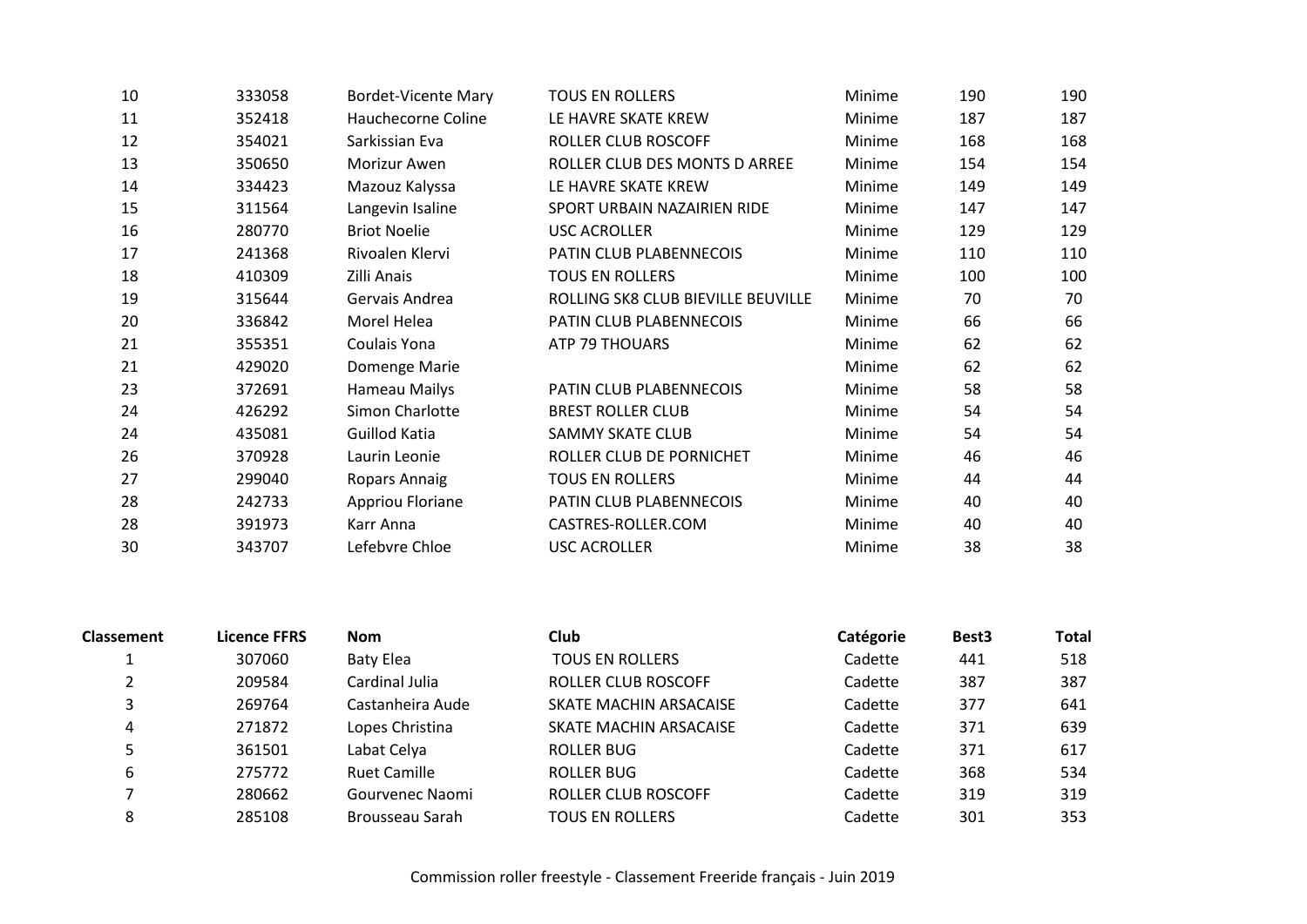| 9  | 285275 | Simon Emmy                | <b>TOUS EN ROLLERS</b>         | Cadette | 298 | 426 |
|----|--------|---------------------------|--------------------------------|---------|-----|-----|
| 10 | 333238 | Lassaux Justine           | SKATE MACHIN ARSACAISE         | Cadette | 274 | 388 |
| 11 | 355956 | Sauget Maxence            | SKATE MACHIN ARSACAISE         | Cadette | 254 | 352 |
| 12 | 352450 | <b>Trains Emilie</b>      | LE HAVRE SKATE KREW            | Cadette | 240 | 240 |
| 13 | 242460 | Dupouy Jeanne             | <b>GRAVES ROLLER</b>           | Cadette | 144 | 144 |
| 14 | 282968 | <b>Bevillon Emma</b>      | <b>GRAVES ROLLER</b>           | Cadette | 136 | 136 |
| 15 | 299891 | Hernandez Laurine         | <b>BREST ROLLER CLUB</b>       | Cadette | 122 | 122 |
| 16 | 328791 | <b>Berthe Marie-Alice</b> | ROLLER MAINE COEUR DE SARTHE   | Cadette | 102 | 102 |
| 17 | 38761  | <b>Toullec Pauline</b>    | <b>PATIN CLUB PLABENNECOIS</b> | Cadette | 66  | 66  |
| 18 | 308864 | Ermeneux Maelia           | <b>GRAVES ROLLER</b>           | Cadette | 46  | 46  |
| 19 | 392823 | Petitgas Clara            | <b>TOUS EN ROLLERS</b>         | Cadette | 44  | 44  |
| 20 | 271819 | Roquette Myrtille         | <b>GRAVES ROLLER</b>           | Cadette | 42  | 42  |

| <b>Classement</b> | Licence FFRS | <b>Nom</b>                | <b>Club</b>                  | Catégorie | Best <sub>3</sub> | Total |
|-------------------|--------------|---------------------------|------------------------------|-----------|-------------------|-------|
|                   | 267899       | Machicote Laura           | ROLLER SKATING ANGLOY        | Junior    | 400               | 477   |
| 2                 | 285272       | Grossin Lisa              | <b>TOUS EN ROLLERS</b>       | Junior    | 372               | 426   |
| 3                 | 170547       | Corcinos Elodie           | ROLLER MAINE COEUR DE SARTHE | Senior    | 316               | 316   |
| 4                 | 210361       | Rocher Mathilde           | ROLLER CLUB DE PORNICHET     | Junior    | 222               | 266   |
| 5                 | 21393        | Fregona Aurelie           | AL VALENCE D AGEN            | Senior    | 220               | 220   |
| 6                 | 202190       | Duchemin Elisabeth        |                              | Senior    | 200               | 200   |
| 7                 | 222526       | <b>Marillier Charline</b> | <b>AM SPORTS</b>             | Senior    | 174               | 174   |
| 7                 | 232097       | Chagnaud Marie            | USC ACROLLER                 | Junior    | 174               | 174   |
|                   | 231660       | Van Der Meulen Marine     | ROULEZ ROSE                  | Junior    | 174               | 174   |
| 10                | 302836       | <b>Bellavoir Alexiane</b> | ROLLER CLUB DE PORNICHET     | Senior    | 156               | 156   |
| 11                | 176180       | Salmon Clemence           | SKATE MACHIN ARSACAISE       | Junior    | 140               | 140   |
| 12                | 98612        | Autin Bettina             | <b>LES SAUTERELLES</b>       | Senior    | 124               | 124   |
| 13                | 178218       | Zanette Laura             | <b>USC ACROLLER</b>          | Junior    | 100               | 100   |
| 13                | 307222       | Benmelouka Sephana        | LYON ROLLER METROPOLE        | Junior    | 100               | 100   |
| 15                | 366415       | Vargas Laurianne          | LYON ROLLER METROPOLE        | Senior    | 77                | 77    |
| 16                | 424841       | Vaz Bolota Maelys         | LYON ROLLER METROPOLE        | Junior    | 70                | 70    |
| 17                | 264730       | <b>Bersoult Julie</b>     | <b>LES SAUTERELLES</b>       | Junior    | 62                | 62    |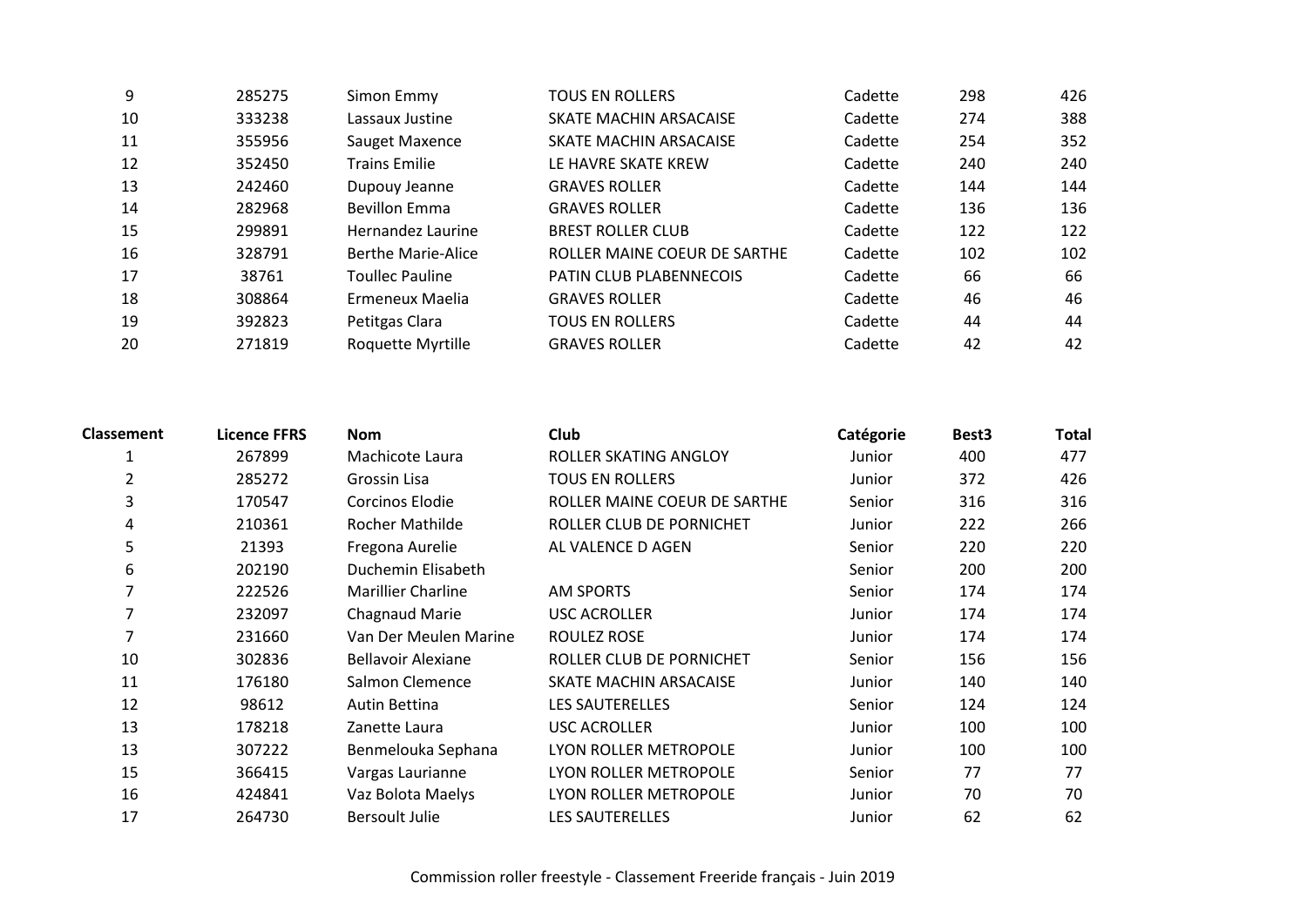| 18 | 221505 | Machado Lucia     | ROLLER DE RIEN         | Junior | 44       | 44 |
|----|--------|-------------------|------------------------|--------|----------|----|
| 19 | 214346 | Doucet Christelle | TROUPE ROLLER MELLOISE | Senior | <u>.</u> |    |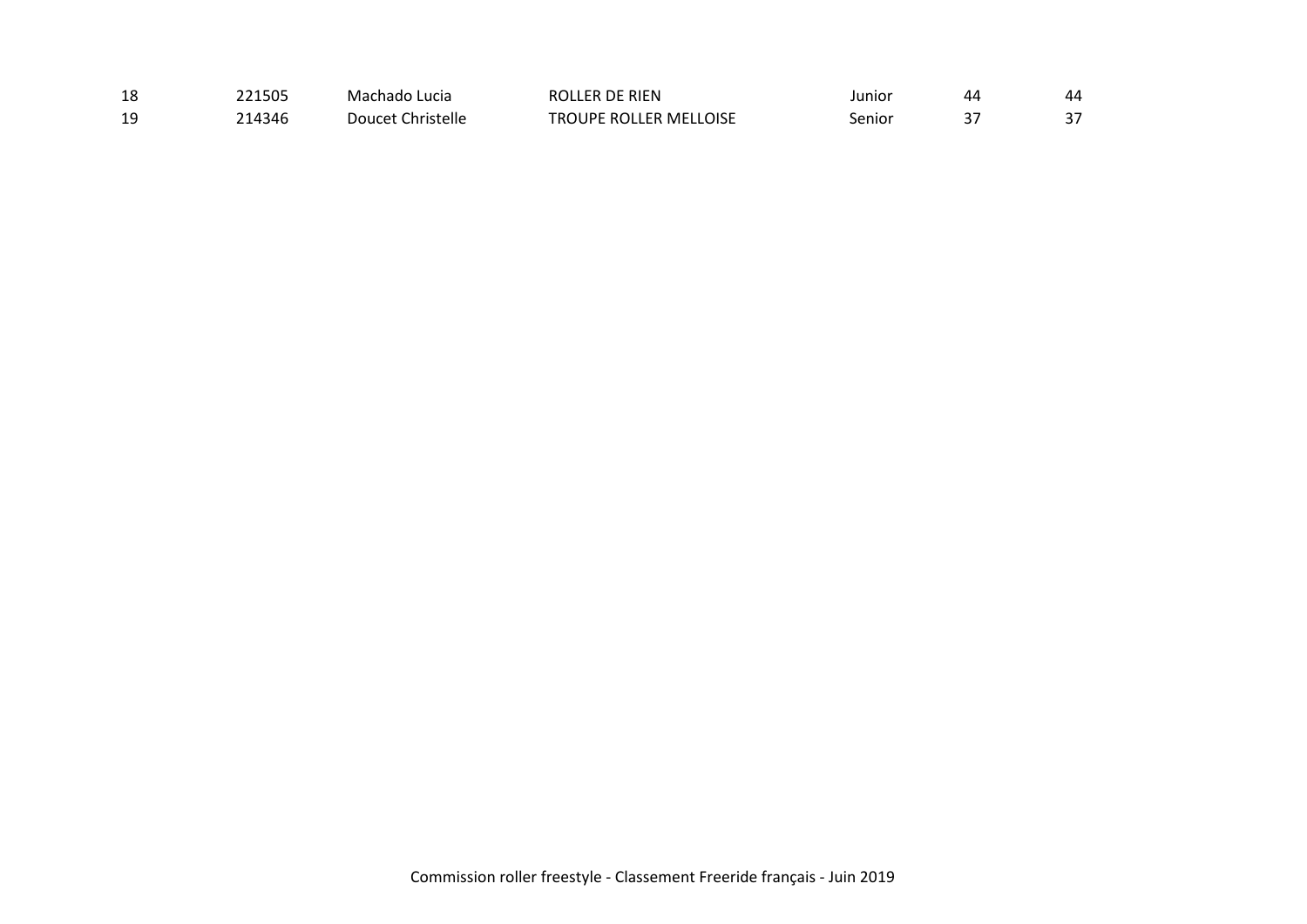

#### **Classement Freestyle Hauteur pure hommes**

| <b>Classement</b> | <b>Licence FFRS</b> | <b>Nom</b>          | Club                                            | Catégorie | Best <sub>3</sub> | Total |
|-------------------|---------------------|---------------------|-------------------------------------------------|-----------|-------------------|-------|
| 1                 | 387878              | Viaud Antonin       | <b>TOUS EN ROLLERS</b>                          | Poussin   | 528               | 866   |
| $\overline{2}$    | 353960              | Bernela Romain      | ROLLER CLUB DE PORNICHET                        | Poussin   | 500               | 687   |
| 3                 | 343160              | Jugieau Bastien     | <b>TOUS EN ROLLERS</b>                          | Poussin   | 418               | 809   |
| 4                 | 381090              | Gomez Esteve        | SKATE MACHIN ARSACAISE                          | Poussin   | 410               | 707   |
| 5                 | 281913              | Creff Manao         | ROLLER CLUB ROSCOFF                             | Poussin   | 374               | 551   |
| 6                 | 362122              | Berhila Lounes      | <b>SPUC PESSAC</b>                              | Poussin   | 310               | 376   |
|                   | 333236              | Deniaud Nolan       | <b>ROLLER BUG</b>                               | Poussin   | 309               | 309   |
| 8                 | 401901              | Carpentier Lilou    | LE HAVRE SKATE KREW                             | Poussin   | 293               | 293   |
| 9                 | 431851              | Obiols Patxi        | ROLLER SKATING ANGLOY                           | Poussin   | 287               | 341   |
| 10                | 428941              |                     | Urien Moreau De Lizoreux Ti ROLLER CLUB ROSCOFF | Poussin   | 275               | 275   |
| 11                | 418726              | Sorge Arthur        | <b>GRAVES ROLLER</b>                            | Poussin   | 270               | 386   |
| 12                | 420885              | Marechal Esteban    | SKATE MACHIN ARSACAISE                          | Mini      | 270               | 372   |
| 13                | 367679              | Lacroix Paul        | SKATE MACHIN ARSACAISE                          | Poussin   | 268               | 384   |
| 14                | 325901              | Champigny Yanis     | ATP 79 THOUARS                                  | Poussin   | 268               | 268   |
| 15                | 449925              | Pujol Arbaudie Zoe  | <b>GRAVES ROLLER</b>                            | Poussin   | 254               | 254   |
| 16                | 445618              | Leon Mathis         | ROLLER CLUB ROSCOFF                             | Poussin   | 236               | 236   |
| 17                | 401388              | <b>Belaud Ylan</b>  | SKATE MACHIN ARSACAISE                          | Poussin   | 222               | 222   |
| 18                | 319539              | Roudaut Titouan     | <b>BREST ROLLER CLUB</b>                        | Poussin   | 198               | 198   |
| 19                | 343154              | Bordet-Vicente Enzo | <b>TOUS EN ROLLERS</b>                          | Poussin   | 182               | 182   |
| 20                | 418531              | Pichon Nolan        | ATP 79 THOUARS                                  | Poussin   | 178               | 178   |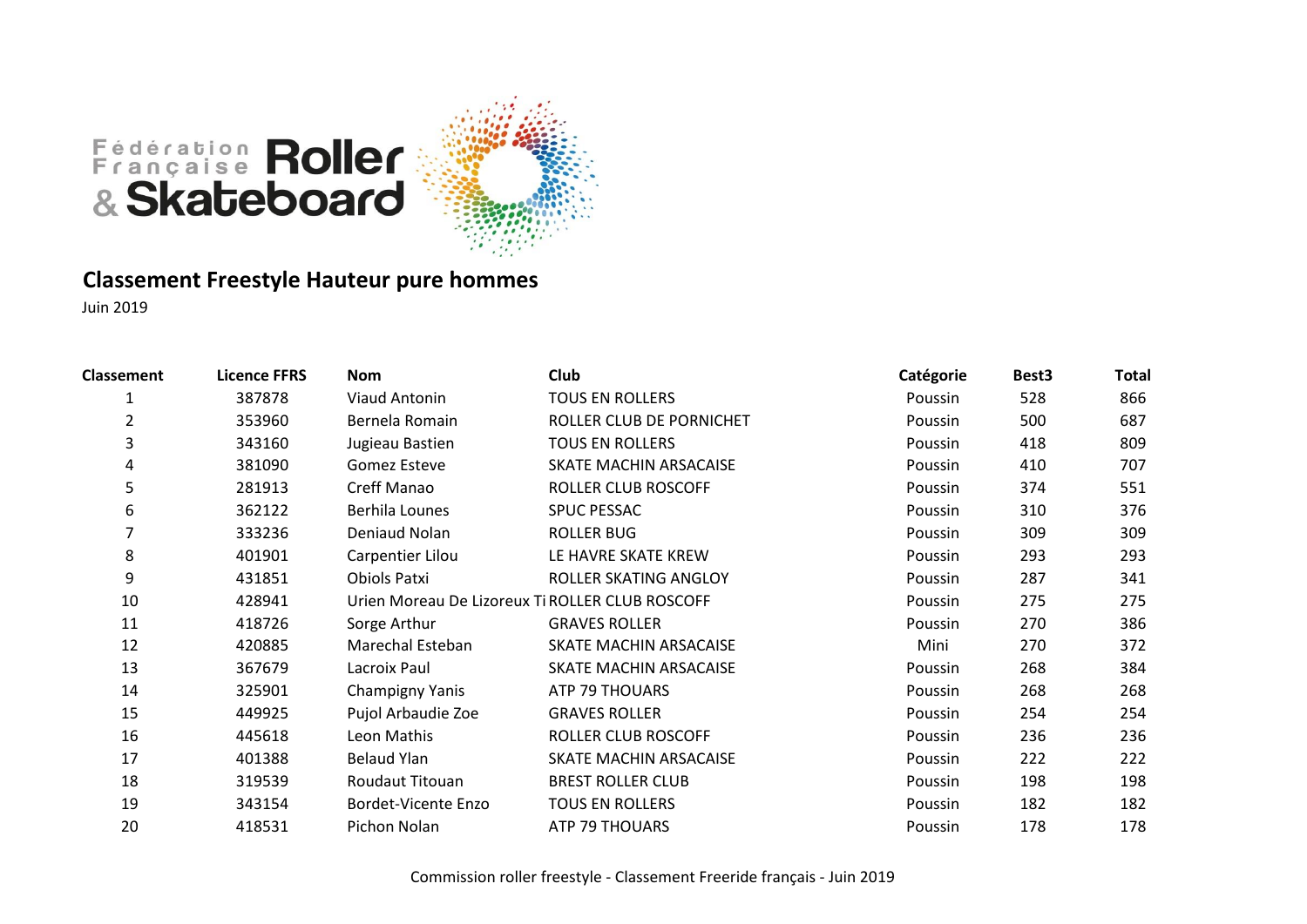| 21 | 350492 | <b>Didier Clovis</b>   | ROLLER DOLE TAVAUX                   | Poussin | 170 | 170 |
|----|--------|------------------------|--------------------------------------|---------|-----|-----|
| 22 | 393064 | Patureau Mathis        | <b>TROUPE ROLLER MELLOISE</b>        | Poussin | 166 | 166 |
| 23 | 350493 | <b>Didier Martin</b>   | ROLLER DOLE TAVAUX                   | Poussin | 149 | 149 |
| 24 | 343822 | Lacroix Ethan          | <b>USC ACROLLER</b>                  | Poussin | 147 | 147 |
| 25 | 333217 | Lambert Clement        | SPORT URBAIN NAZAIRIEN RIDE          | Poussin | 140 | 140 |
| 26 | 390240 | Vicq Adonis            | <b>CHARTRES ROLLER</b>               | Poussin | 128 | 128 |
| 27 | 328507 | <b>Bouffard Jules</b>  | <b>TOUS EN ROLLERS</b>               | Poussin | 100 | 100 |
| 27 | 420949 | Lefebvre-Marchand Luca | <b>ASSOCIATION ROLLER MERU</b>       | Poussin | 100 | 100 |
| 29 | 372707 | <b>Colin Marius</b>    | <b>COLOMIERS ROLLER HOCKEY CLUB</b>  | Poussin | 70  | 70  |
| 30 | 379374 | Donet Malik            | <b>BREST ROLLER CLUB</b>             | Poussin | 66  | 66  |
| 30 | 319086 | Quitte Arthur          | PATIN CLUB PLABENNECOIS              | Poussin | 66  | 66  |
| 30 | 442411 | Zygmunt Théo           | ROLLING SK8 CLUB BIEVILLE BEUVILLE   | Mini    | 66  | 66  |
| 30 | 385153 | <b>Brossard Axel</b>   | ATP 79 THOUARS                       | Poussin | 66  | 66  |
| 34 | 417561 | <b>Baucherel Mateo</b> | <b>USC ACROLLER</b>                  | Poussin | 62  | 62  |
| 34 | 376892 | Aime Nino              | <b>TROUPE ROLLER MELLOISE</b>        | Poussin | 62  | 62  |
| 36 | 431165 | Gabarrus Rafael        | ROLLER SKATING ANGLOY                | Poussin | 58  | 58  |
| 37 | 426530 | Donet Yanis            | <b>BREST ROLLER CLUB</b>             | Mini    | 54  | 54  |
| 37 | 364255 | Pouplin Alexis         | ATP 79 THOUARS                       | Mini    | 54  | 54  |
| 39 | 377954 | Champigny Loan         | <b>ATP 79 THOUARS</b>                | Mini    | 52  | 52  |
| 39 | 447495 | <b>Thoreux Kellian</b> | <b>TROUPE ROLLER MELLOISE</b>        | Poussin | 52  | 52  |
| 39 | 402457 | Laborde Yoan           | ROLLER SKATING ANGLOY                | Poussin | 52  | 52  |
| 42 | 428838 | Joaquim Pinto Gabriel  | ROLLER SKATING ANGLOY                | Mini    | 50  | 50  |
| 42 | 409232 | <b>Bardou Theo</b>     | <b>USC ACROLLER</b>                  | Poussin | 50  | 50  |
| 44 | 369032 | Dubois Lucas           | <b>CLUB ATHLETIQUE SAINTE HELENE</b> | Mini    | 44  | 44  |

| <b>Classement</b> | Licence FFRS | Nom               | <b>Club</b>            | Catégorie       | Best <sub>3</sub> | <b>Total</b> |
|-------------------|--------------|-------------------|------------------------|-----------------|-------------------|--------------|
|                   | 383007       | Viaud Julien      | <b>TOUS EN ROLLERS</b> | Benjamin        | 482               | 816          |
|                   | 445626       | Poort Nocquet Noe | LES SAUTERELLES        | <b>Benjamin</b> | 440               | 674          |
|                   | 390595       | Turmo Robin       | ROLLER BUG             | <b>Benjamin</b> | 428               | 664          |
|                   | 234024       | Grall Maxence     | ROLLER CLUB ROSCOFF    | Benjamin        | 424               | 711          |
|                   | 357833       | Auger Theo        | TOUS EN ROLLERS        | <b>Benjamin</b> | 378               | 638          |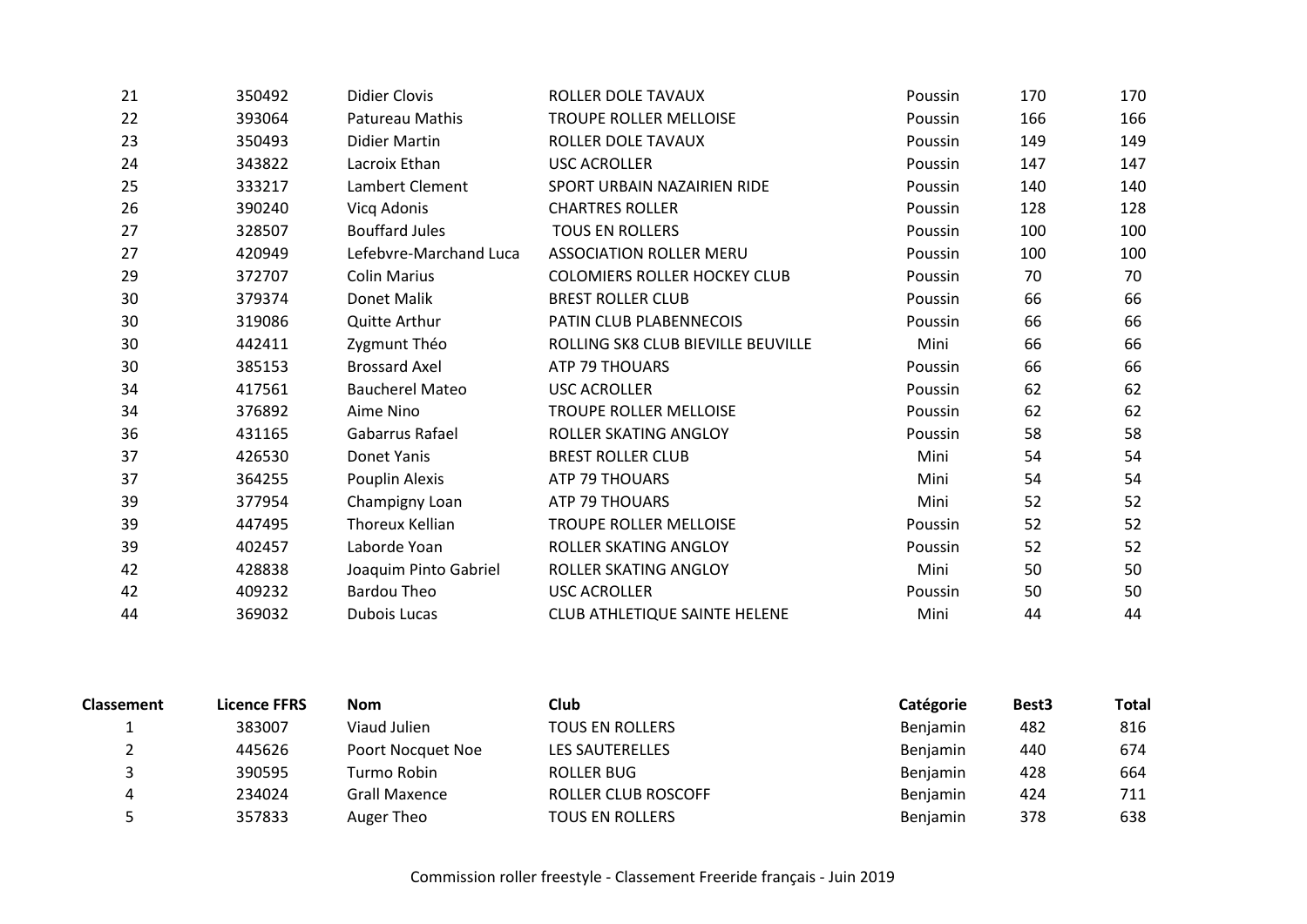| 6  | 400452 | <b>Colle Mathis</b>    | <b>ROLLER BUG</b>                  | Benjamin | 351 | 417 |
|----|--------|------------------------|------------------------------------|----------|-----|-----|
| 7  | 320829 | Coupeaud Julien        | <b>ROLLER BUG</b>                  | Benjamin | 331 | 624 |
| 8  | 292019 | Dubosc Romeo           | ROLLER SKATING ANGLOY              | Benjamin | 325 | 375 |
| 9  | 315065 | Roudaut Mael           | <b>BREST ROLLER CLUB</b>           | Benjamin | 323 | 389 |
| 10 | 393903 | Mocaer Swann           | <b>ROLLER CLUB ROSCOFF</b>         | Benjamin | 276 | 394 |
| 11 | 336887 | <b>Thepaut Antoine</b> | <b>ROLLER CLUB ROSCOFF</b>         | Benjamin | 276 | 276 |
| 12 | 293236 | Charbonneau Cyprien    | ATP 79 THOUARS                     | Benjamin | 260 | 260 |
| 13 | 399780 | Thomazeau Lucas        | <b>TROUPE ROLLER MELLOISE</b>      | Benjamin | 192 | 192 |
| 13 | 365290 | Jacq Sonam             | TROUPE ROLLER MELLOISE             | Benjamin | 192 | 192 |
| 15 | 414488 | Descombe Tristan       | <b>ROLLER BUG</b>                  | Benjamin | 182 | 182 |
| 16 | 304972 | <b>Bataille Timeo</b>  | ROLLING SK8 CLUB BIEVILLE BEUVILLE | Benjamin | 154 | 154 |
| 17 | 377406 | Aksavrin Noa           | <b>ROLLER BUG</b>                  | Benjamin | 139 | 139 |
| 18 | 379736 | Wanstok Oren           | LE HAVRE SKATE KREW                | Benjamin | 129 | 129 |
| 19 | 414057 | <b>Bertin Carl</b>     | <b>ROLLER BUG</b>                  | Benjamin | 116 | 116 |
| 20 | 454141 | Chaussade Yanis        | SKATE MACHIN ARSACAISE             | Benjamin | 108 | 108 |
| 21 | 345558 | <b>Cumunel Arthur</b>  | <b>ROLLER BUG</b>                  | Benjamin | 66  | 66  |
| 22 | 439033 | <b>Goutteux Arthur</b> | <b>BREST ROLLER CLUB</b>           | Benjamin | 62  | 62  |
| 22 | 359944 | Daridon Yael           | <b>ROLLER CLUB ROSCOFF</b>         | Benjamin | 62  | 62  |
| 22 | 269647 | Roignant Leny          | <b>ROLLER CLUB ROSCOFF</b>         | Benjamin | 62  | 62  |
| 25 | 323070 | Sauvant Thomas         | <b>SPUC PESSAC</b>                 | Benjamin | 58  | 58  |
| 25 | 341296 | Robert Lois            | ROLLER CLUB TOULOUSAIN             | Benjamin | 58  | 58  |
| 27 | 260860 | Metayer Clement        | <b>ROLLER BUG</b>                  | Benjamin | 54  | 54  |
| 27 | 413657 | <b>Bourhis Hector</b>  | <b>ROLLER SPORT REZE</b>           | Benjamin | 54  | 54  |
| 27 | 396252 | <b>Frances Tuan</b>    | <b>SAMMY SKATE CLUB</b>            | Benjamin | 54  | 54  |
| 27 | 343704 | Lefebvre Romain        | <b>USC ACROLLER</b>                | Benjamin | 54  | 54  |
| 31 | 420479 | Dubois Nolan           | <b>TOUS EN ROLLERS</b>             | Benjamin | 52  | 52  |
| 32 | 290212 | <b>Riveault Lucas</b>  | ATP 79 THOUARS                     | Benjamin | 42  | 42  |

| <b>Classement</b> | Licence FFRS | <b>Nom</b>      | Club              | Catégorie | Best3 | <b>Total</b> |
|-------------------|--------------|-----------------|-------------------|-----------|-------|--------------|
|                   | 218538       | Metayer Antoine | <b>ROLLER BUG</b> | Minime    |       | 729          |
|                   | 307085       | Lacroix Noah    | USC ACROLLER      | Minime    | 454   | 524          |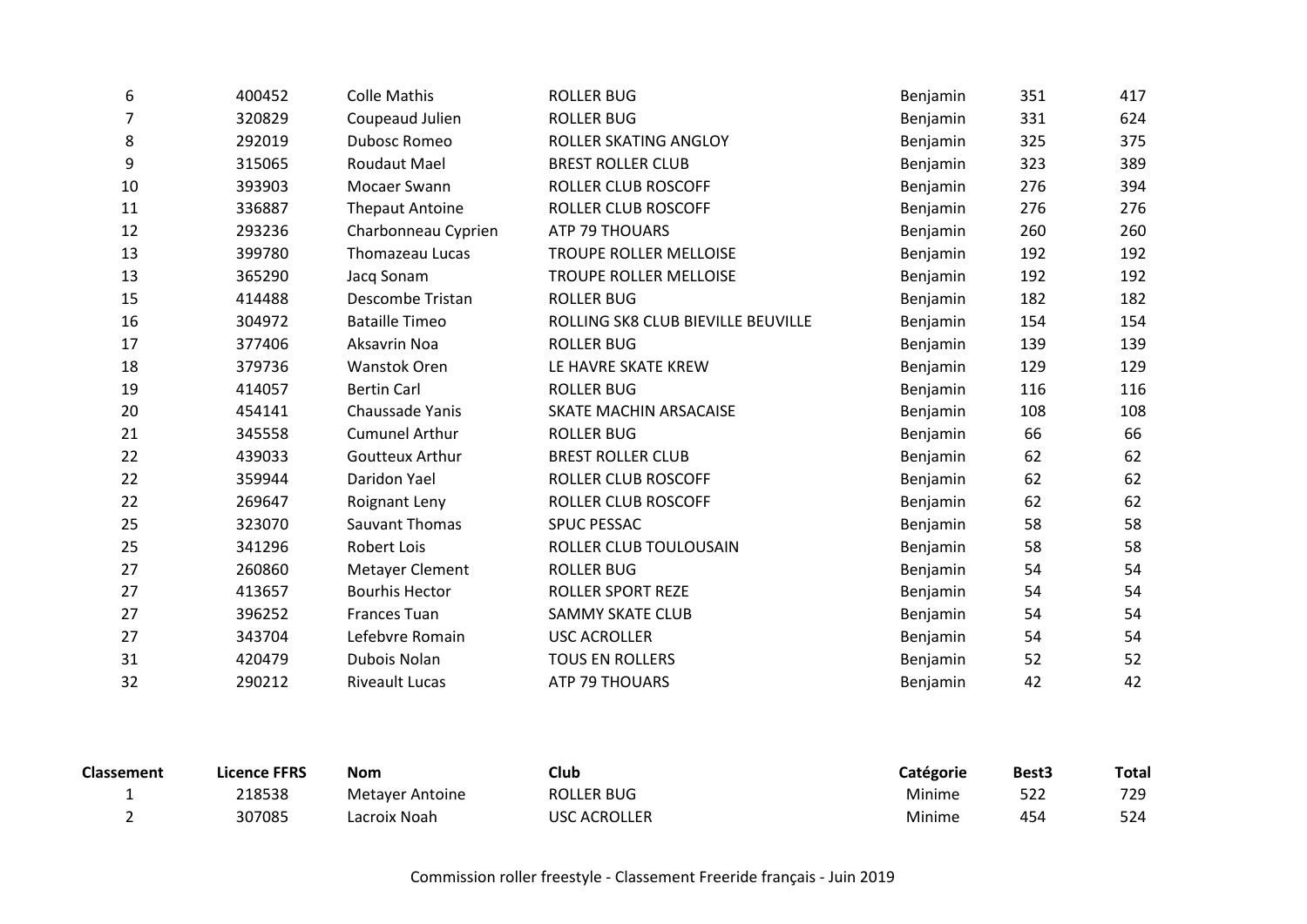| 330224 | Coupeaud Maxime           | <b>ROLLER BUG</b>                  | Minime | 400 | 553 |
|--------|---------------------------|------------------------------------|--------|-----|-----|
| 329592 | Jugieau Thibault          | <b>TOUS EN ROLLERS</b>             | Minime | 394 | 717 |
| 304756 | Dayries Liam              | SKATE MACHIN ARSACAISE             | Minime | 372 | 688 |
| 306322 | Machicote Damien          | ROLLER SKATING ANGLOY              | Minime | 355 | 425 |
| 349242 | Simon Kristen             | PATIN CLUB PLABENNECOIS            | Minime | 341 | 341 |
| 368835 | Jacq Tinle                | TROUPE ROLLER MELLOISE             | Minime | 300 | 300 |
| 345604 | <b>Ponchart Antoine</b>   | <b>ROLLER BUG</b>                  | Minime | 287 | 353 |
| 304366 | <b>Rabillard Joris</b>    | <b>TOUS EN ROLLERS</b>             | Minime | 285 | 467 |
| 369799 | <b>Piquet Alex</b>        | ROLLER CLUB DE PORNICHET           | Minime | 266 | 266 |
| 284636 | <b>Bouquet Noah</b>       | SKATE MACHIN ARSACAISE             | Minime | 256 | 256 |
| 300924 | Morboeuf Mathys           | SKATE MACHIN ARSACAISE             | Minime | 234 | 234 |
| 218154 | Laleve Damien             | <b>TOUS EN ROLLERS</b>             | Minime | 230 | 230 |
| 279615 | Nisse Lydian              | PATIN CLUB PLABENNECOIS            | Minime | 224 | 276 |
| 354816 | <b>Renault Louis</b>      | LE HAVRE SKATE KREW                | Minime | 217 | 217 |
| 289172 | Haon Maxime               | ROLLER MAINE COEUR DE SARTHE       | Minime | 186 | 186 |
| 343818 | Rion-Martzloff Leo        | <b>USC ACROLLER</b>                | Minime | 181 | 181 |
| 326686 | <b>Boissy Hugo</b>        | LYON ROLLER METROPOLE              | Minime | 170 | 170 |
| 383353 | <b>Francois Alexandre</b> | ROLLING SK8 CLUB BIEVILLE BEUVILLE | Minime | 170 | 170 |
| 388253 | Fernandes Kylian          | <b>LES SAUTERELLES</b>             | Minime | 158 | 158 |
| 322109 | Jacquet Thomas            | ROLLER DOLE TAVAUX                 | Minime | 135 | 135 |
| 424834 | Chavent Leo               | LYON ROLLER METROPOLE              | Minime | 87  | 87  |
| 325141 | Mineau Mathieu            | <b>ROLLER CLUB NIORTAIS</b>        | Minime | 87  | 87  |
| 342405 | <b>Bakry Charles</b>      | <b>CHARTRES ROLLER</b>             | Minime | 77  | 77  |
| 393008 | <b>Gouraud Jules</b>      | <b>ROLLER SPORT REZE</b>           | Minime | 70  | 70  |
| 330058 | <b>Ollivaux Mael</b>      | <b>ROLLER SPORT REZE</b>           | Minime | 70  | 70  |
| 322203 | Hirsch Raphael            | <b>CHARTRES ROLLER</b>             | Minime | 70  | 70  |
| 304631 | Vadant Bastien            | ROLLER DOLE TAVAUX                 | Minime | 70  | 70  |
| 373900 | <b>Reulier Teofane</b>    | ATP 79 THOUARS                     | Minime | 66  | 66  |
| 344356 | <b>Macquart Valentin</b>  | ROLLER SKATING ANGLOY              | Minime | 50  | 50  |
| 415736 | Rubiro Marcerou Tristan   | <b>USC ACROLLER</b>                | Minime | 50  | 50  |
|        |                           |                                    |        |     |     |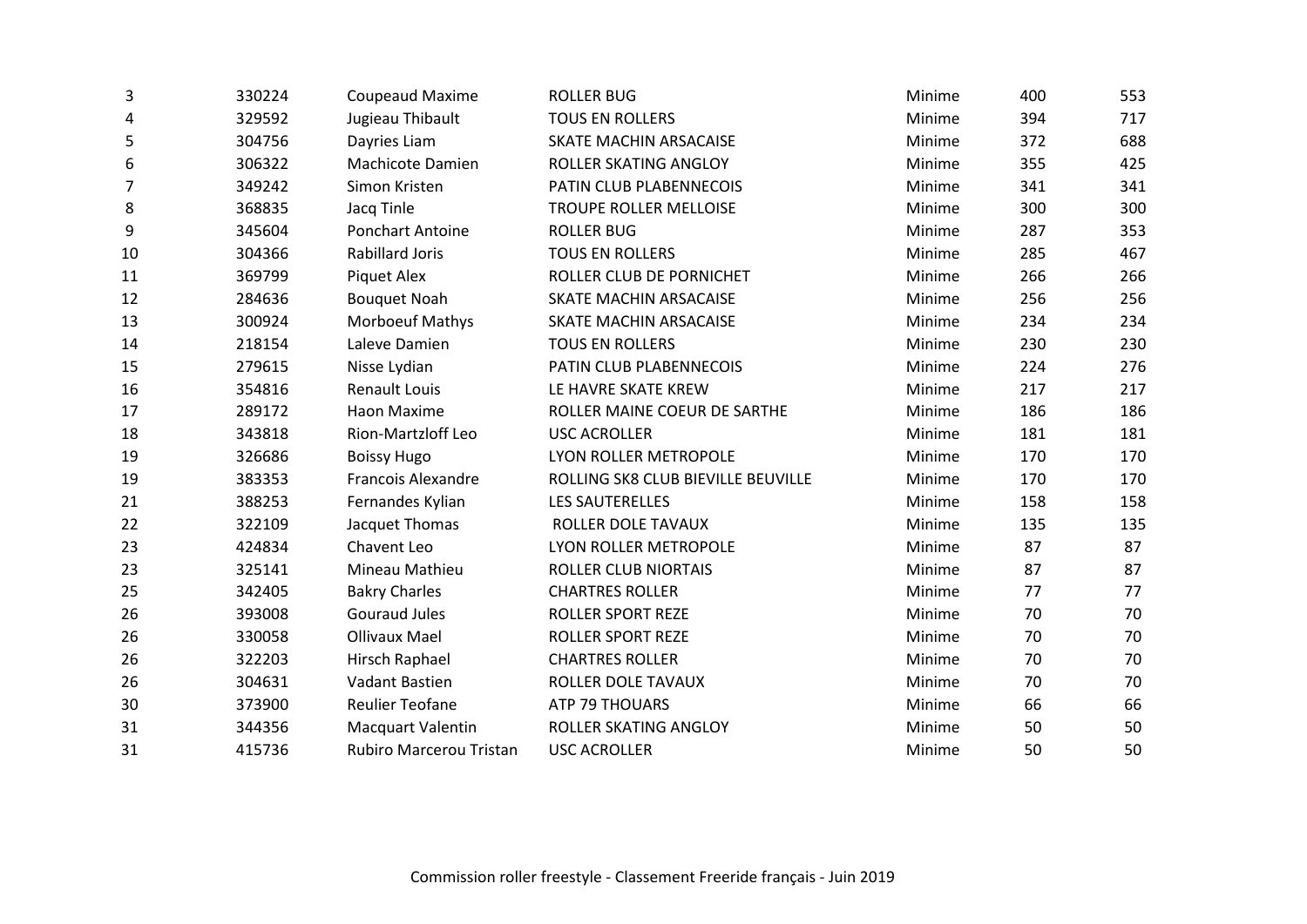| <b>Classement</b> | <b>Licence FFRS</b> | <b>Nom</b>               | <b>Club</b>                      | Catégorie | Best <sub>3</sub> | <b>Total</b> |
|-------------------|---------------------|--------------------------|----------------------------------|-----------|-------------------|--------------|
| $\mathbf{1}$      | 204701              | Pletan Samuel            | <b>SPUC PESSAC</b>               | Cadet     | 474               | 474          |
| $\overline{2}$    | 270683              | Ney Alexandre            | <b>USC ACROLLER</b>              | Cadet     | 461               | 527          |
| 3                 | 284475              | Dayries Ethan            | SKATE MACHIN ARSACAISE           | Cadet     | 440               | 728          |
| 4                 | 385607              | Leleu Eliott             | <b>ROLLER BUG</b>                | Cadet     | 400               | 587          |
| 5                 | 232187              | Van Hamme Titouan        | ROLLER CLUB DE PORNICHET         | Cadet     | 381               | 447          |
| 6                 | 216707              | Larroche Paul            | <b>ROLLER BUG</b>                | Cadet     | 363               | 429          |
| 7                 | 220624              | Charvet Julien           | <b>ROLLER BUG</b>                | Cadet     | 349               | 496          |
| 8                 | 373742              | Tongazara Iborahimo      | ROLLER CLUB DE PORNICHET         | Cadet     | 344               | 344          |
| 9                 | 361845              | Lefebvre Luca            | <b>USC ACROLLER</b>              | Cadet     | 300               | 300          |
| 10                | 344114              | Auger Kiliane            | <b>TOUS EN ROLLERS</b>           | Cadet     | 286               | 460          |
| 11                | 228123              | Roignant Theo            | ROLLER CLUB ROSCOFF              | Cadet     | 202               | 202          |
| 12                | 385495              | <b>Michaud Guillaume</b> | ALLIANCE GLISSE DE FRANCHE COMTE | Cadet     | 174               | 174          |
| 12                | 322523              | Le Gac Gaetan            | <b>BREST ROLLER CLUB</b>         | Cadet     | 174               | 174          |
| 14                | 379737              | Letellier Matys          | LE HAVRE SKATE KREW              | Cadet     | 140               | 140          |
| 15                | 266937              | Menet-Chao Paul          | SPORT URBAIN NAZAIRIEN RIDE      | Cadet     | 124               | 124          |
| 16                | 441255              | Desrues Quentin          | <b>CHARTRES ROLLER</b>           | Cadet     | 106               | 106          |
| 17                | 208372              | Saux Ethan               | ROLLER DE RIEN                   | Cadet     | 77                | 77           |
| 18                | 416004              | Seigneuret Tristan       | <b>ROOL</b>                      | Cadet     | 66                | 66           |
| 18                | 267898              | Labordere Paul           | ROLLER SKATING ANGLOY            | Cadet     | 66                | 66           |
| 18                | 345204              | Pouliquen Nicolas        | <b>CHARTRES ROLLER</b>           | Cadet     | 66                | 66           |
| 18                | 341574              | Jegou Clement            | Office de la Jeunesse            | Cadet     | 66                | 66           |
| 22                | 339514              | Delobel Quentin          | ROLLER CLUB TOULOUSAIN           | Cadet     | 54                | 54           |

| <b>Classement</b> | <b>Licence FFRS</b> | <b>Nom</b>            | Club                     | Catégorie | Best <sub>3</sub> | Total |
|-------------------|---------------------|-----------------------|--------------------------|-----------|-------------------|-------|
|                   | 60619               | <b>Briex Oscar</b>    | ASSOCIATION ROOL         | Senior    | 600               | 941   |
|                   | 290205              | Dubreuil Maxime       | <b>TOUS EN ROLLERS</b>   | Senior    | 454               | 871   |
|                   | 325904              | Andre Theo            | ATP 79 THOUARS           | Junior    | 435               | 574   |
| 4                 | 158666              | Petitcollin Florian   | <b>AM SPORTS</b>         | Senior    | 400               | 400   |
|                   | 185913              | Pouessel Romain       | ROLLER CLUB DE PORNICHET | Junior    | 396               | 560   |
|                   | 333451              | <b>Fulbert Matteo</b> | <b>ROLLER SPORT REZE</b> | Junior    | 364               | 620   |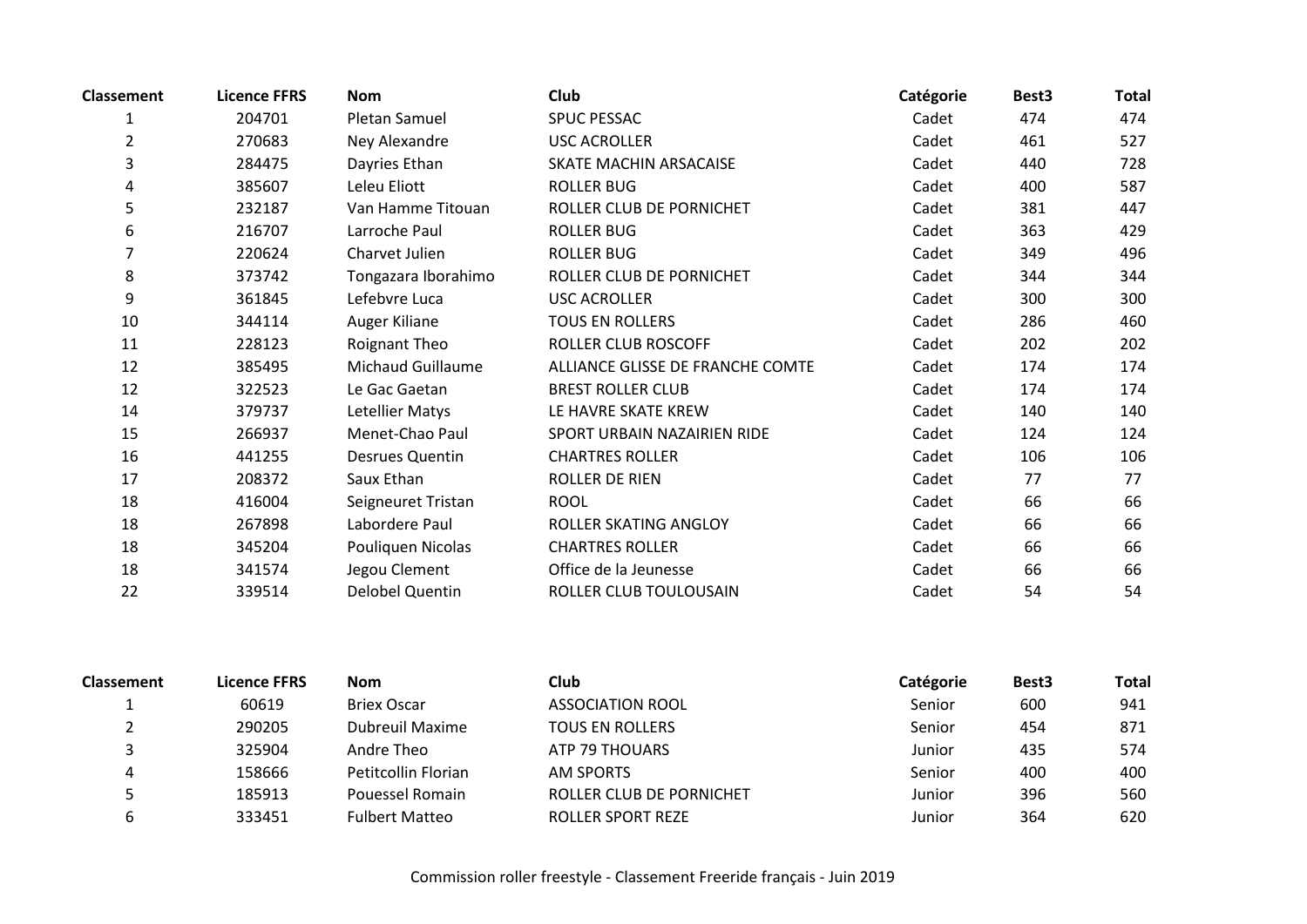| 7  | 423682 | <b>Brocard Andrew</b>       | <b>ROUL MANS</b>                 | Senior | 354 | 454 |
|----|--------|-----------------------------|----------------------------------|--------|-----|-----|
| 8  | 335525 | <b>Baert Alexis</b>         | <b>USC ACROLLER</b>              | Senior | 354 | 441 |
| 9  | 111658 | Penlann Hugo                | ROLLER CLUB ROSCOFF              | Senior | 314 | 391 |
| 10 | 296945 | Sow Guy                     | SPUC PESSAC                      | Senior | 255 | 255 |
| 11 | 342521 | Chabert Christopher         | <b>ROLLER BUG</b>                | Junior | 244 | 244 |
| 12 | 24734  | Vu Van Kha Vincent          | ALLIANCE GLISSE DE FRANCHE COMTE | Senior | 234 | 234 |
| 13 | 258146 | <b>Lheureux Antoine</b>     | <b>LES SAUTERELLES</b>           | Senior | 228 | 330 |
| 14 | 302864 | Cadoret Matthieu            | ROLLER CLUB DE PORNICHET         | Junior | 219 | 219 |
| 15 | 178115 | Doucet Mael                 | TROUPE ROLLER MELLOISE           | Junior | 206 | 206 |
| 16 | 203176 | Moreno Benjamin             | <b>SPUC PESSAC</b>               | Senior | 202 | 202 |
| 17 | 98611  | <b>Rataud Thomas</b>        | <b>ROOL</b>                      | Senior | 174 | 174 |
| 18 | 348129 | Le Guennec Jeremy           | ROULEZ ROSE                      | Senior | 166 | 166 |
| 18 | 369763 | <b>Barre Hugo</b>           | <b>ROLLER SPORT REZE</b>         | Junior | 166 | 166 |
| 20 | 102188 | Couitti Dylan               | <b>USC ACROLLER</b>              | Senior | 140 | 140 |
| 21 | 170130 | Le Goff Kieran              | <b>ROLLER BUG</b>                | Senior | 139 | 139 |
| 22 | 214526 | Escarpe Jeremy              | <b>SPUC PESSAC</b>               | Senior | 132 | 132 |
| 23 | 308950 | <b>Bonnet Corentin</b>      | <b>CHAMBERY ROLLER</b>           | Senior | 124 | 124 |
| 24 | 351136 | <b>Legrand Thibaud</b>      | ROLLER DOLE TAVAUX               | Junior | 112 | 112 |
| 25 | 158708 | Cardinal Hugo               | ROLLER CLUB ROSCOFF              | Senior | 104 | 104 |
| 26 | 194167 | <b>Hulot Damien</b>         | <b>CHARTRES ROLLER</b>           | Senior | 102 | 102 |
| 27 | 323292 | Cabestre-Castro Joaquim     | <b>ROULEZ ROSE</b>               | Junior | 87  | 87  |
| 28 | 331310 | <b>Fudala Clement</b>       | LES TITANS ROLLER HOCKEY         | Senior | 77  | 77  |
| 28 | 382184 | Pyrovolou Ioannis           | <b>GOSSIPSKATE</b>               | Senior | 77  | 77  |
| 28 | 403184 | <b>Favre Mercuret Jules</b> | <b>CHAMBERY ROLLER</b>           | Junior | 77  | 77  |
| 31 | 249287 | Chalot Ken                  | SPORT URBAIN NAZAIRIEN RIDE      | Senior | 70  | 70  |
| 31 | 336771 | Girard Jason                | <b>ASSOCIATION ROLLER MERU</b>   | Senior | 70  | 70  |
| 31 | 368519 | Cadet Maxime                | LYON ROLLER METROPOLE            | Senior | 70  | 70  |
| 31 | 367703 | Pouyet Valentin             | <b>AM SPORTS</b>                 | Senior | 70  | 70  |
| 35 | 341535 | Coquelin Freddy             | <b>TOUS EN ROLLERS</b>           | Senior | 66  | 66  |
| 35 | 165617 | Delavault Yohan             | ATP 79 THOUARS                   | Senior | 66  | 66  |
| 35 | 408392 | <b>Besnard Marcus</b>       | <b>CHARTRES ROLLER</b>           | Junior | 66  | 66  |
| 38 | 195249 | <b>Peglion Hugues</b>       | <b>ROULEZ ROSE</b>               | Senior | 58  | 58  |
| 38 | 262050 | Nicolao Ambroise            | <b>DRAGON RIDERS</b>             | Senior | 58  | 58  |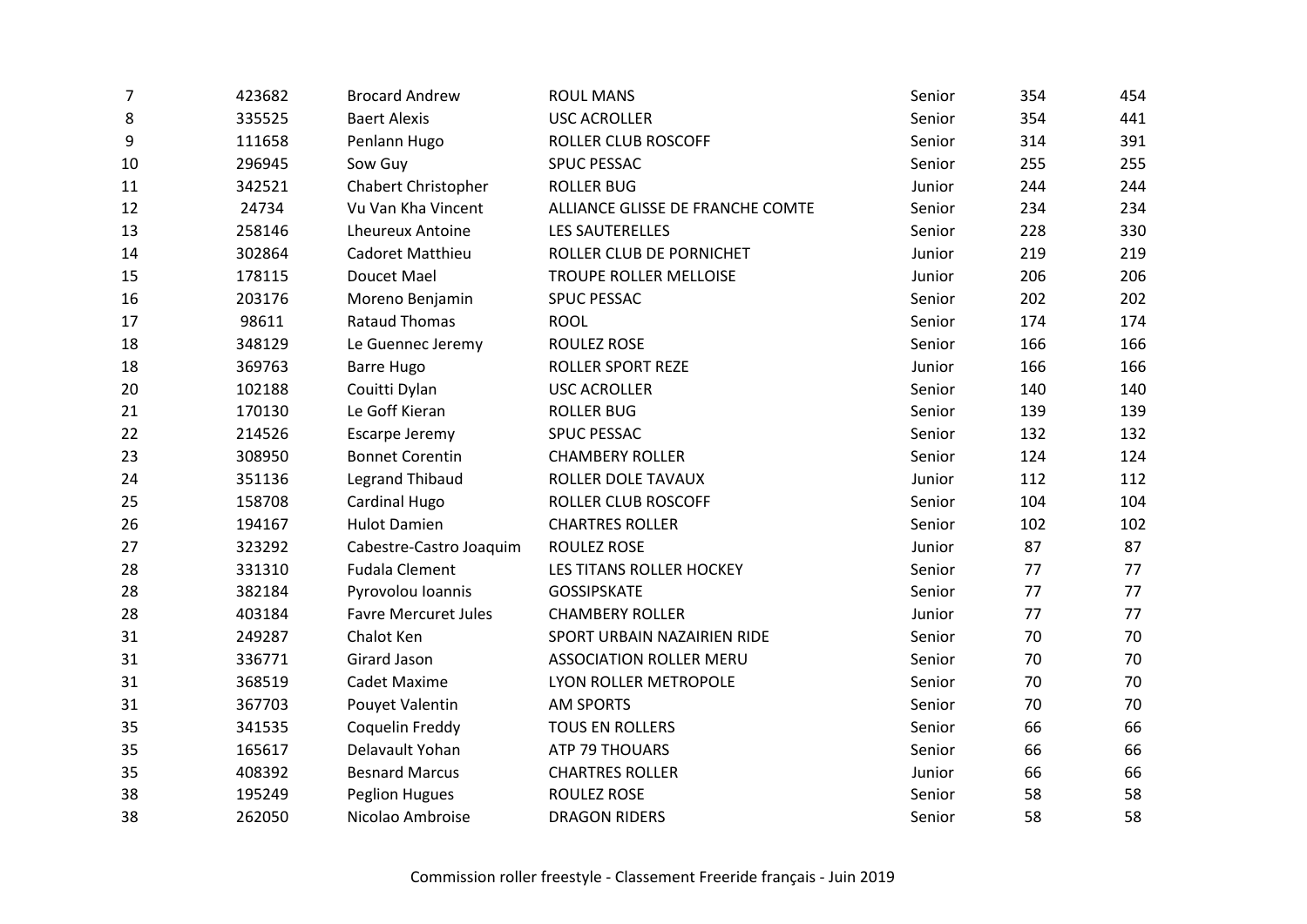| 40 | 406546 | Grolleau Jean-Pierre | RODEZ ROLLER HOCKEY | senior | 50 | 50 |
|----|--------|----------------------|---------------------|--------|----|----|
| 40 | 362037 | Auger Guillaume      | TOUS EN ROLLERS     | senior | 50 | 50 |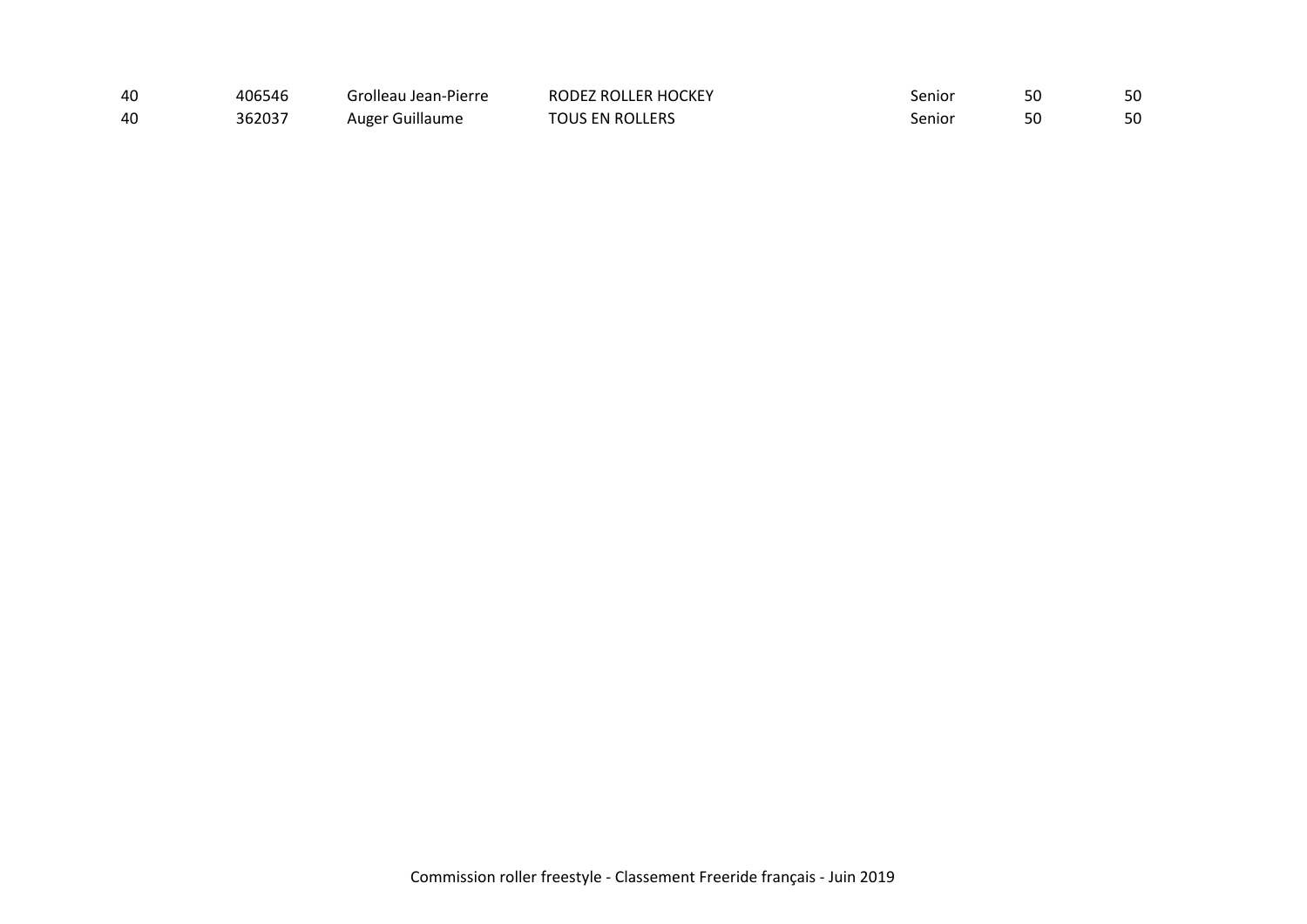

### **Classement Freestyle Hauteur pure femmes**

| <b>Classement</b> | <b>Licence FFRS</b> | <b>Nom</b>              | Club                              | Catégorie | Best <sub>3</sub> | Total |
|-------------------|---------------------|-------------------------|-----------------------------------|-----------|-------------------|-------|
| 1                 | 341219              | Miletto Aude            | <b>ROLLER BUG</b>                 | Poussine  | 480               | 1342  |
| 2                 | 421649              | Lopez Chiara            | <b>SKATE MACHIN ARSACAISE</b>     | Poussine  | 382               | 492   |
| 3                 | 335021              | <b>Rohel Axell</b>      | <b>BREST ROLLER CLUB</b>          | Poussine  | 344               | 410   |
| 4                 | 301279              | Jezequel Clara          | ROLLER CLUB ROSCOFF               | Poussine  | 288               | 466   |
| 5                 | 320729              | Jezequel Oceane         | ROLLER CLUB ROSCOFF               | Mini      | 248               | 406   |
| 6                 | 412723              | <b>Feneux Clarisse</b>  | <b>TOUS EN ROLLERS</b>            | Poussine  | 241               | 241   |
|                   | 418808              | Lamarque Elise          | <b>GRAVES ROLLER</b>              | Poussine  | 236               | 236   |
| 8                 | 405757              | Meignen Elyn            | ROLLER SKATING ANGLOY             | Poussine  | 220               | 266   |
| 9                 | 430308              | Venec Abie              | <b>GRAVES ROLLER</b>              | Poussine  | 220               | 220   |
| 10                | 412716              | <b>Champion Melissa</b> | <b>TOUS EN ROLLERS</b>            | Poussine  | 206               | 206   |
| 11                | 424683              | Andreetti Juliette      | ROLLER CLUB ROSCOFF               | Mini      | 162               | 162   |
| 12                | 360056              | <b>Boissy Manon</b>     | LYON ROLLER METROPOLE             | Mini      | 147               | 147   |
| 13                | 393889              | Poisson Camille         | ROLLER CLUB ROSCOFF               | Poussine  | 140               | 140   |
| 14                | 399520              | Seite Louisa            | <b>ROLLER CLUB ROSCOFF</b>        | Poussine  | 132               | 132   |
| 15                | 342885              | Sabourin Manon          | ENTENTE SPORTIVE DE NANTERRE-SECT | Mini      | 131               | 131   |
| 16                | 445193              | Pichon Maelie           | ATP 79 THOUARS                    | Mini      | 108               | 108   |
| 17                | 421685              | Bruguera Roby Lola      | <b>GRAVES ROLLER</b>              | Poussine  | 106               | 106   |
| 18                | 363403              | <b>Benard Mathilde</b>  | <b>ROLLER BUG</b>                 | Poussine  | 102               | 102   |
| 19                | 333055              | Campeas Nina            | <b>TOUS EN ROLLERS</b>            | Poussine  | 77                | 77    |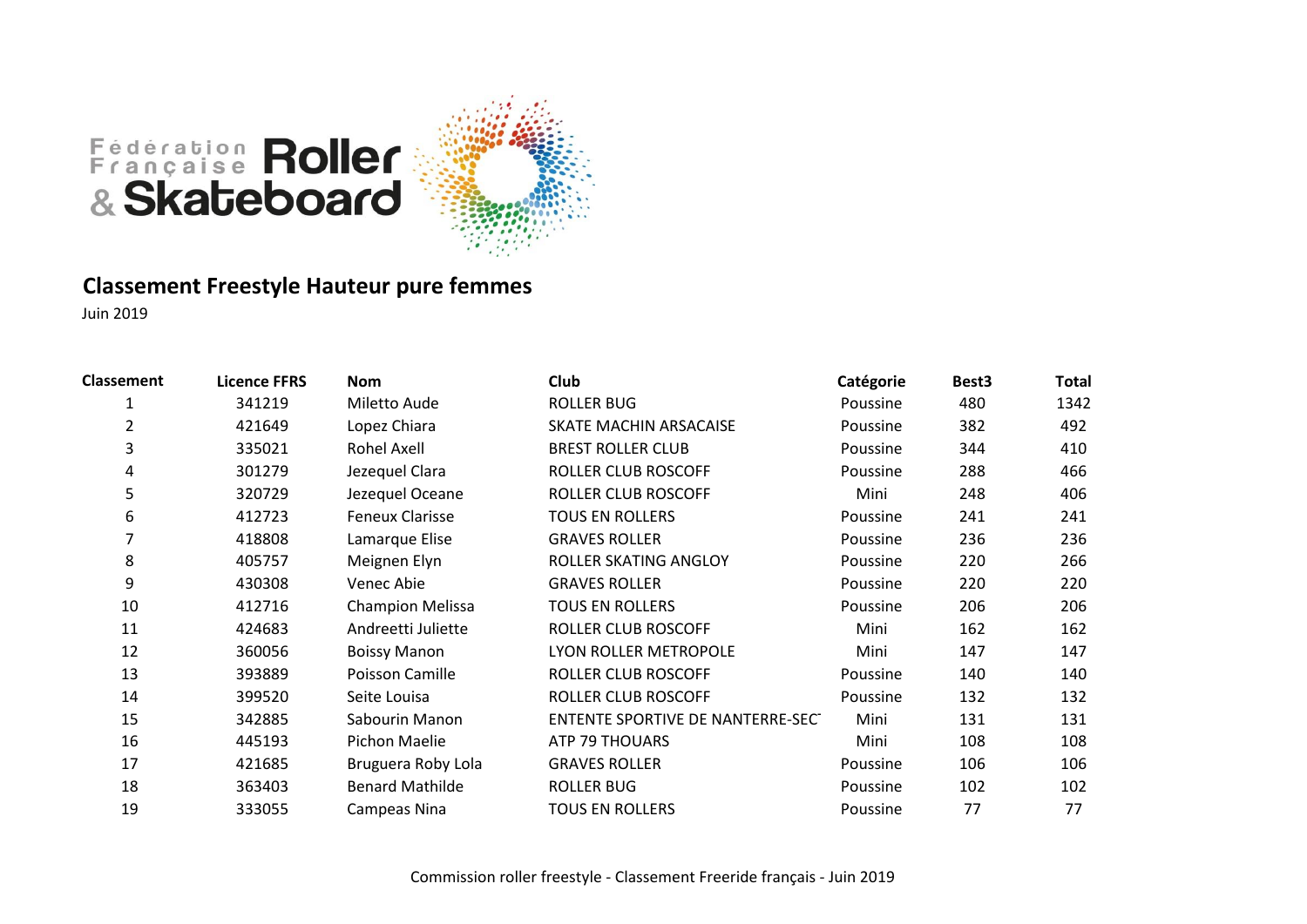| 20 | 279520 | Arzur Sybille        | <b>PATIN CLUB LESNEVIEN</b>   | Poussine | 70 | 70 |
|----|--------|----------------------|-------------------------------|----------|----|----|
| 20 | 336721 | <b>Thepaut Adele</b> | <b>ROLLER CLUB ROSCOFF</b>    | Poussine | 70 | 70 |
| 22 | 400461 | Alami Lina           | Office de la Jeunesse         | Poussine | 62 | 62 |
| 23 | 454521 | <b>Burot Olympe</b>  | ATP 79 THOUARS                | Mini     | 58 | 58 |
| 23 | 404846 | Desnoes Cyrielle     | ROLLER MAINE COEUR DE SARTHE  | Poussine | 58 | 58 |
| 25 | 428493 | Marsault Julie       | <b>TROUPE ROLLER MELLOISE</b> | Poussine | 48 | 48 |
| 26 | 414799 | <b>Martin Oceane</b> | <b>TROUPE ROLLER MELLOISE</b> | Poussine | 46 | 46 |
| 27 | 393585 | Chantecaille Clea    | <b>TROUPE ROLLER MELLOISE</b> | Poussine | 44 | 44 |

| <b>Classement</b> | <b>Licence FFRS</b> | <b>Nom</b>                | <b>Club</b>                         | Catégorie | Best <sub>3</sub> | <b>Total</b> |
|-------------------|---------------------|---------------------------|-------------------------------------|-----------|-------------------|--------------|
|                   | 329591              | Roux Angelina             | <b>TOUS EN ROLLERS</b>              | Benjamine | 482               | 729          |
| 2                 | 374883              | <b>Burasovitch Mayrin</b> | ROLLER SKATING ANGLOY               | Benjamine | 474               | 651          |
| 3                 | 416350              | Lafon-Lajmi Helena        | <b>SPUC PESSAC</b>                  | Benjamine | 401               | 401          |
| 4                 | 334984              | Faria Edwina              | <b>COLOMIERS ROLLER HOCKEY CLUB</b> | Benjamine | 387               | 544          |
| 5                 | 307122              | Simon Anaelle             | ALGPR LA GARNACHE                   | Benjamine | 341               | 473          |
| 6                 | 327083              | Merle Alaia               | ROLLER SKATING ANGLOY               | Benjamine | 302               | 422          |
| 7                 | 412721              | Feneux Lisa               | <b>TOUS EN ROLLERS</b>              | Benjamine | 300               | 300          |
| 8                 | 280659              | Le Duc Laure              | ROLLER CLUB ROSCOFF                 | Benjamine | 272               | 392          |
| 9                 | 418703              | <b>Corvellec Clarisse</b> | <b>GRAVES ROLLER</b>                | Benjamine | 252               | 370          |
| 10                | 421655              | Ravaine Carla             | <b>GRAVES ROLLER</b>                | Benjamine | 251               | 251          |
| 11                | 377765              | Fouache-Letellier Lilou   | LE HAVRE SKATE KREW                 | Benjamine | 240               | 240          |
| 12                | 417161              | Junay Meline              | <b>TOUS EN ROLLERS</b>              | Benjamine | 220               | 220          |
| 13                | 345024              | Malaurie Hannah           | PATIN CLUB PLABENNECOIS             | Benjamine | 162               | 162          |
| 14                | 403684              | <b>Girard Sarah</b>       | ROLLER MAINE COEUR DE SARTHE        | Benjamine | 145               | 145          |
| 15                | 417572              | <b>Guillet Justine</b>    | SPORT URBAIN NAZAIRIEN RIDE         | Benjamine | 132               | 132          |
| 16                | 391829              | Kovacs Boglarka           | SPORT URBAIN NAZAIRIEN RIDE         | Benjamine | 124               | 124          |
| 17                | 334399              | Corroyer Melina           | Office de la Jeunesse               | Benjamine | 77                | 77           |
| 18                | 404474              | Le Goff Nolwenn           | PATIN CLUB PLABENNECOIS             | Benjamine | 70                | 70           |
| 19                | 429683              | <b>Portier Camille</b>    | ROLLER MAINE COEUR DE SARTHE        | Benjamine | 54                | 54           |
| 20                | 390815              | Rouleau Emmy              | <b>TROUPE ROLLER MELLOISE</b>       | Benjamine | 52                | 52           |
| 21                | 376889              | Aime Lola                 | <b>TROUPE ROLLER MELLOISE</b>       | Benjamine | 48                | 48           |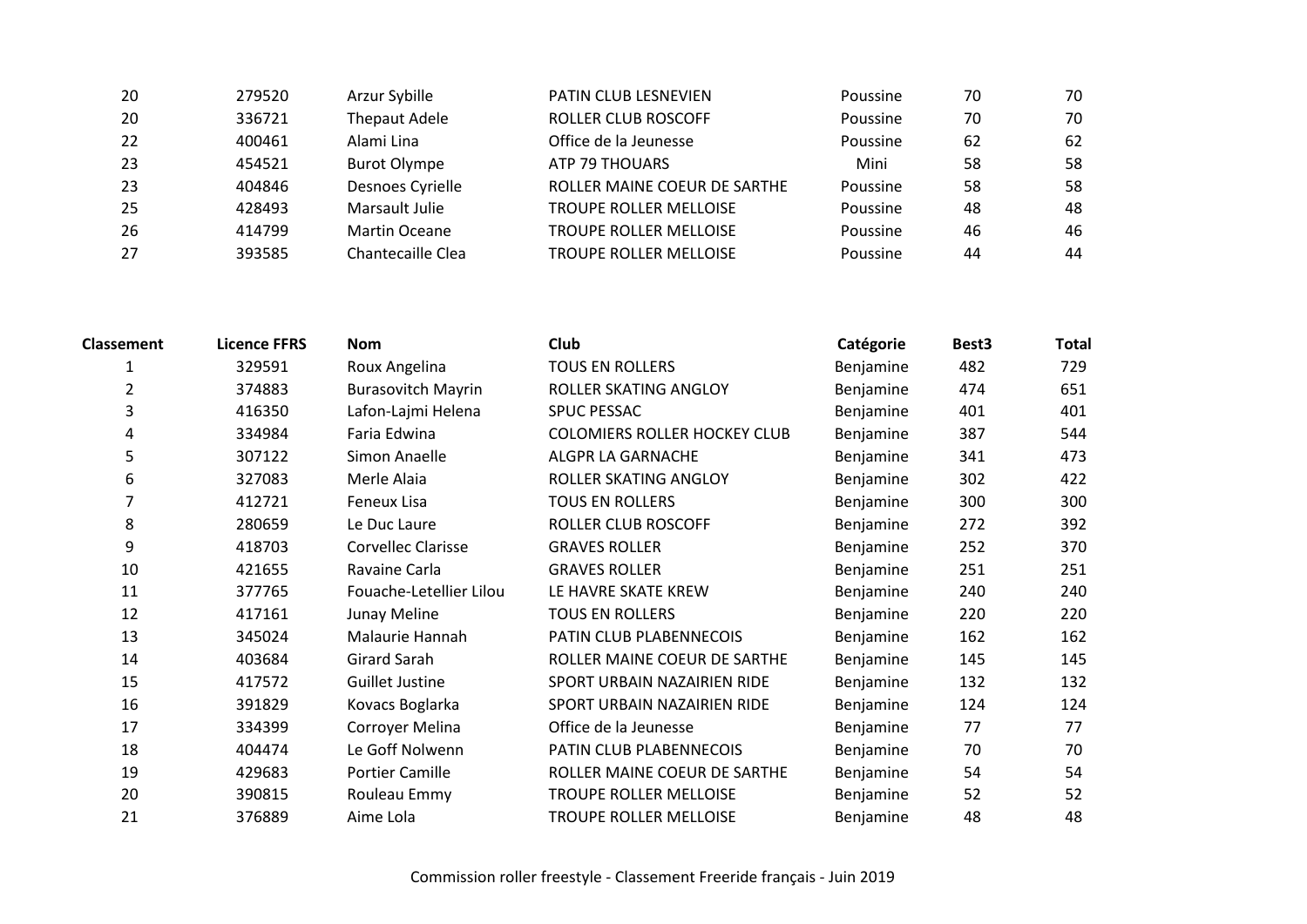| <b>Classement</b> | <b>Licence FFRS</b> | <b>Nom</b>                 | <b>Club</b>                  | Catégorie | Best <sub>3</sub> | Total |
|-------------------|---------------------|----------------------------|------------------------------|-----------|-------------------|-------|
|                   | 263603              | Simon Touroumire Eva       | <b>ROLLER BUG</b>            | Minime    | 600               | 887   |
| 2                 | 347677              | Quillevere Celia           | ROLLER CLUB ROSCOFF          | Minime    | 377               | 517   |
| 3                 | 334998              | Faria Ornella              | <b>TOUS EN ROLLERS</b>       | Minime    | 374               | 461   |
| 4                 | 429020              | Domenge Marie              | <b>ROLLER BUG</b>            | Minime    | 319               | 319   |
| 5                 | 281764              | Jeandel Maeve              | ROLLER MAINE COEUR DE SARTHE | Minime    | 272               | 272   |
| 6                 | 310776              | Bescond Lou                | <b>LES SAUTERELLES</b>       | Minime    | 206               | 206   |
| 7                 | 266498              | Arzur Chimene              | ROLLER CLUB ROSCOFF          | Minime    | 202               | 202   |
| 8                 | 333058              | <b>Bordet-Vicente Mary</b> | <b>TOUS EN ROLLERS</b>       | Minime    | 194               | 194   |
| 9                 | 352418              | Hauchecorne Coline         | LE HAVRE SKATE KREW          | Minime    | 164               | 164   |
| 10                | 280770              | <b>Briot Noelie</b>        | <b>USC ACROLLER</b>          | Minime    | 157               | 157   |
| 11                | 334423              | Mazouz Kalyssa             | LE HAVRE SKATE KREW          | Minime    | 136               | 136   |
| 12                | 342104              | Khenissi Myriam            | <b>CHARTRES ROLLER</b>       | Minime    | 128               | 128   |
| 13                | 341221              | Darrigrand Lea             | ROLLER BUG                   | Minime    | 112               | 112   |
| 14                | 401083              | <b>Maurice Elise</b>       | SPORT URBAIN NAZAIRIEN RIDE  | Minime    | 104               | 104   |
| 15                | 343707              | Lefebvre Chloe             | <b>USC ACROLLER</b>          | Minime    | 70                | 70    |
| 16                | 435081              | Guillod Katia              | SAMMY SKATE CLUB             | Minime    | 66                | 66    |
| 17                | 311564              | Langevin Isaline           | SPORT URBAIN NAZAIRIEN RIDE  | Minime    | 54                | 54    |

| <b>Classement</b> | <b>Licence FFRS</b> | <b>Nom</b>       | <b>Club</b>                | Catégorie | Best <sub>3</sub> | <b>Total</b> |
|-------------------|---------------------|------------------|----------------------------|-----------|-------------------|--------------|
|                   | 280662              | Gourvenec Naomi  | ROLLER CLUB ROSCOFF        | Cadette   | 440               | 517          |
|                   | 271872              | Lopes Christina  | SKATE MACHIN ARSACAISE     | Cadette   | 434               | 788          |
| 3                 | 355956              | Sauget Maxence   | SKATE MACHIN ARSACAISE     | Cadette   | 404               | 691          |
| 4                 | 285275              | Simon Emmy       | <b>TOUS EN ROLLERS</b>     | Cadette   | 394               | 494          |
|                   | 307060              | <b>Baty Elea</b> | <b>TOUS EN ROLLERS</b>     | Cadette   | 357               | 427          |
| 6                 | 333238              | Lassaux Justine  | SKATE MACHIN ARSACAISE     | Cadette   | 340               | 551          |
|                   | 209584              | Cardinal Julia   | <b>ROLLER CLUB ROSCOFF</b> | Cadette   | 285               | 285          |